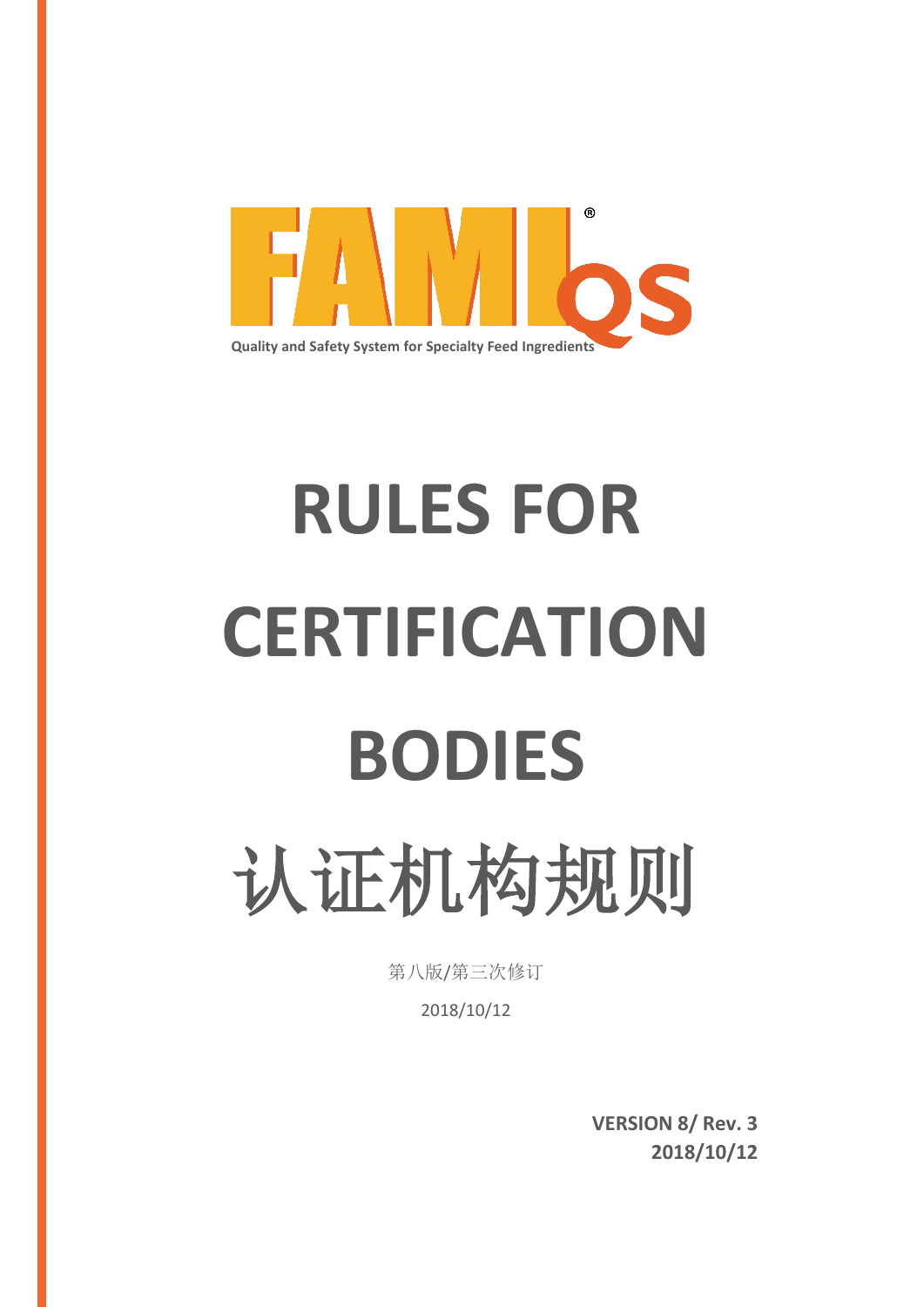

# TABLE OF CONTENTS 目录

|        | 2. Assessment and recognition of a Certification Body 对认证机构的评估和           |    |
|--------|---------------------------------------------------------------------------|----|
| 2.1.   |                                                                           |    |
| 2.2.   |                                                                           |    |
| 2.3.   |                                                                           |    |
|        | 3. Terms and definitions 术语和定义 ………………………………………………………7                     |    |
| 4.     | Principles 原则……………………………………………………………………………………………8                         |    |
|        | 5. General requirements 通用要求 ………………………………………………………8                       |    |
| 5.1.   | Legal and contractual matters 法律和合同事宜 …………………………………………………………………………………………8 |    |
| 5.1.1. |                                                                           |    |
| 5.1.2. |                                                                           |    |
| 5.1.3. |                                                                           |    |
| 5.2.   |                                                                           |    |
| 6.     |                                                                           |    |
| 7.     |                                                                           |    |
| 7.1.   |                                                                           |    |
| 7.1.1. |                                                                           |    |
| 7.1.2. |                                                                           |    |
| 7.1.3. |                                                                           | 12 |
| 7.1.4. |                                                                           |    |
| 7.2.   |                                                                           |    |
| 7.2.1. |                                                                           |    |
| 7.2.2. |                                                                           |    |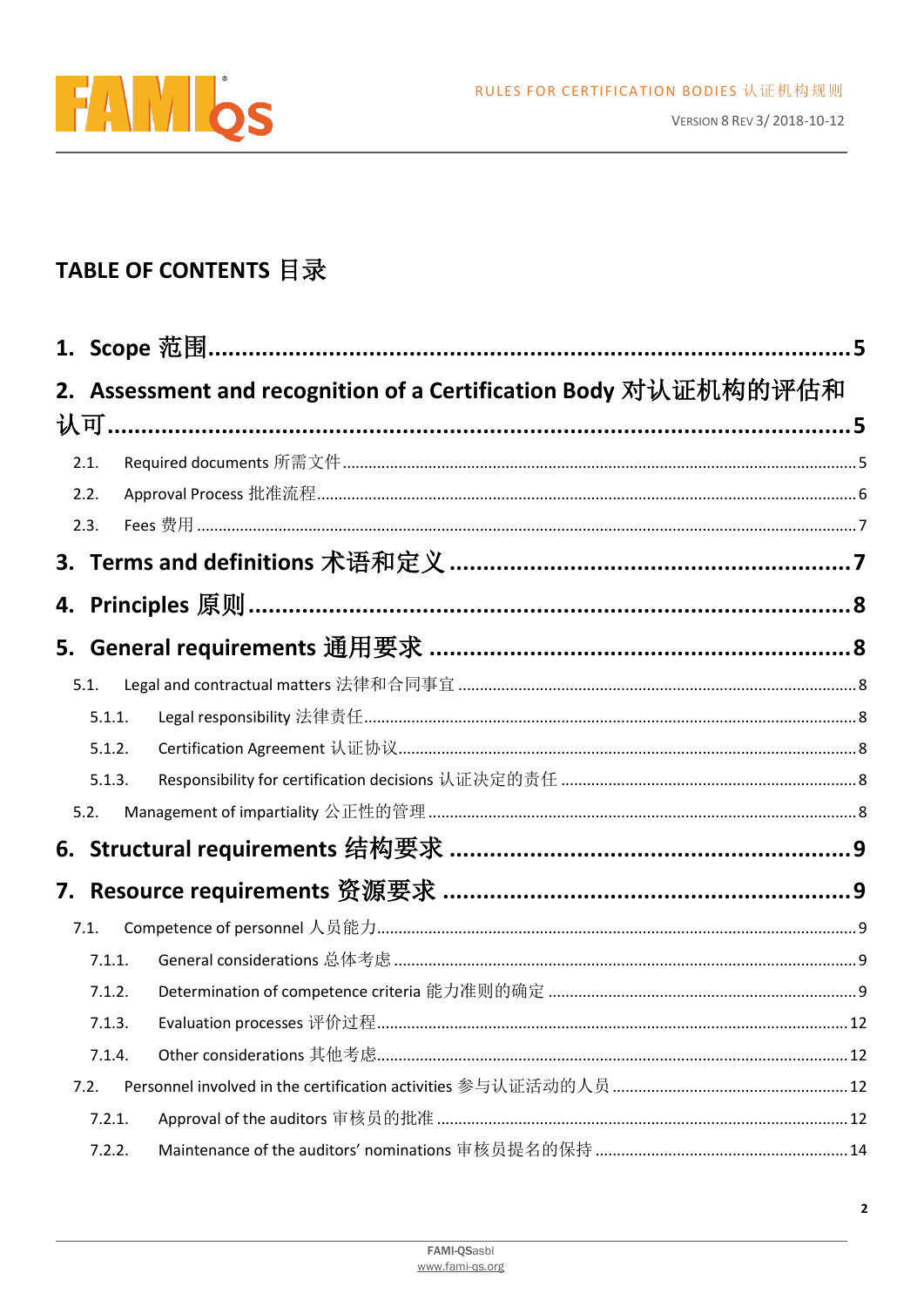

|    | 7.3.   | Use of individual external auditors and external technical advisors 外部审核员和外部技术专家的使用.15 |  |
|----|--------|----------------------------------------------------------------------------------------|--|
|    | 7.4.   |                                                                                        |  |
|    | 7.5.   |                                                                                        |  |
|    |        |                                                                                        |  |
|    | 8.1.   |                                                                                        |  |
|    | 8.2.   |                                                                                        |  |
|    | 8.3.   |                                                                                        |  |
|    | 8.3.1. | Text on the certificate 证书上的文本 ………………………………………………………………………………………… 16                   |  |
|    | 8.3.2. |                                                                                        |  |
|    | 8.3.3. |                                                                                        |  |
|    | 8.3.4. |                                                                                        |  |
|    | 8.3.5. |                                                                                        |  |
|    | 8.3.6. |                                                                                        |  |
|    | 8.4.   |                                                                                        |  |
|    | 8.5.   |                                                                                        |  |
|    | 8.6.   | Information exchange between Certification Body and its clients 认证机构与其客户之间的信息交换20      |  |
|    | 8.6.1. | Information on the certification activity and requirements 认证过程和要求的信息  20              |  |
|    | 8.6.2. |                                                                                        |  |
|    | 8.6.3. |                                                                                        |  |
| 9. |        |                                                                                        |  |
|    | 9.1.   |                                                                                        |  |
|    | 9.1.1. |                                                                                        |  |
|    | 9.1.2. |                                                                                        |  |
|    | 9.1.3. |                                                                                        |  |
|    | 9.1.4. |                                                                                        |  |
|    | 9.1.5. | Auditing Time Calculation for Surveillance audit and Re-Certification 监督审核和再认证审核的审核    |  |
|    | 9.1.6. |                                                                                        |  |
|    | 9.1.7. |                                                                                        |  |
|    | 9.2.   |                                                                                        |  |
|    |        |                                                                                        |  |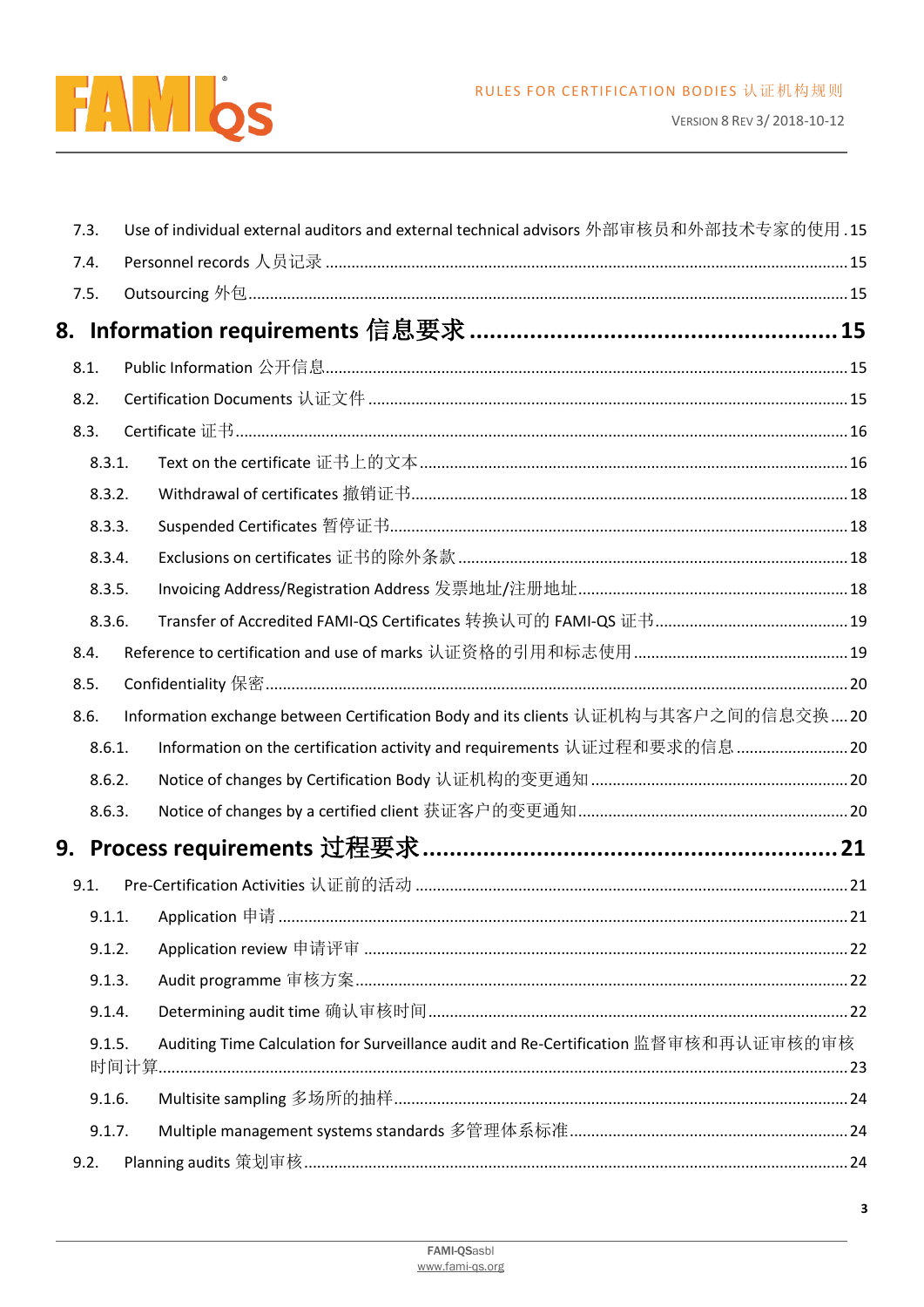

VERSION 8 REV 3/2018-10-12

| 9.3.   |                                                                                            |    |
|--------|--------------------------------------------------------------------------------------------|----|
| 9.3.1. |                                                                                            |    |
| 9.4.   |                                                                                            |    |
| 9.4.1. |                                                                                            |    |
| 9.4.2. |                                                                                            |    |
| 9.4.3. |                                                                                            |    |
| 9.4.4. |                                                                                            |    |
| 9.4.5. |                                                                                            |    |
| a)     |                                                                                            |    |
| b)     |                                                                                            |    |
| 9.4.6. |                                                                                            |    |
| 9.4.7. |                                                                                            |    |
| 9.4.8. |                                                                                            |    |
| 9.5.   |                                                                                            |    |
| 9.5.1. | Requirements for person or committees that make the certification decision 作出认证决定的人或委      |    |
|        |                                                                                            |    |
| 9.6.   |                                                                                            |    |
| 9.6.1. |                                                                                            |    |
| 9.6.2. |                                                                                            |    |
| 9.6.3. |                                                                                            |    |
|        | (ii) Topics covered during an unannounced audit for trading activity (ii) 对贸易活动进行不通知审核期间涉及 |    |
|        |                                                                                            |    |
| 9.8.   |                                                                                            |    |
|        | 10. Management system requirements for Certification Bodies 认证机构的管                         |    |
|        |                                                                                            |    |
|        |                                                                                            | 34 |
|        | 11. Additional applicable procedures 附加的适用程序 34                                            |    |
| 11.1.  | Extraordinary Events or Circumstances 特别的事件或情况 ………………………………………………………………………34               |    |
| 11.2.  |                                                                                            |    |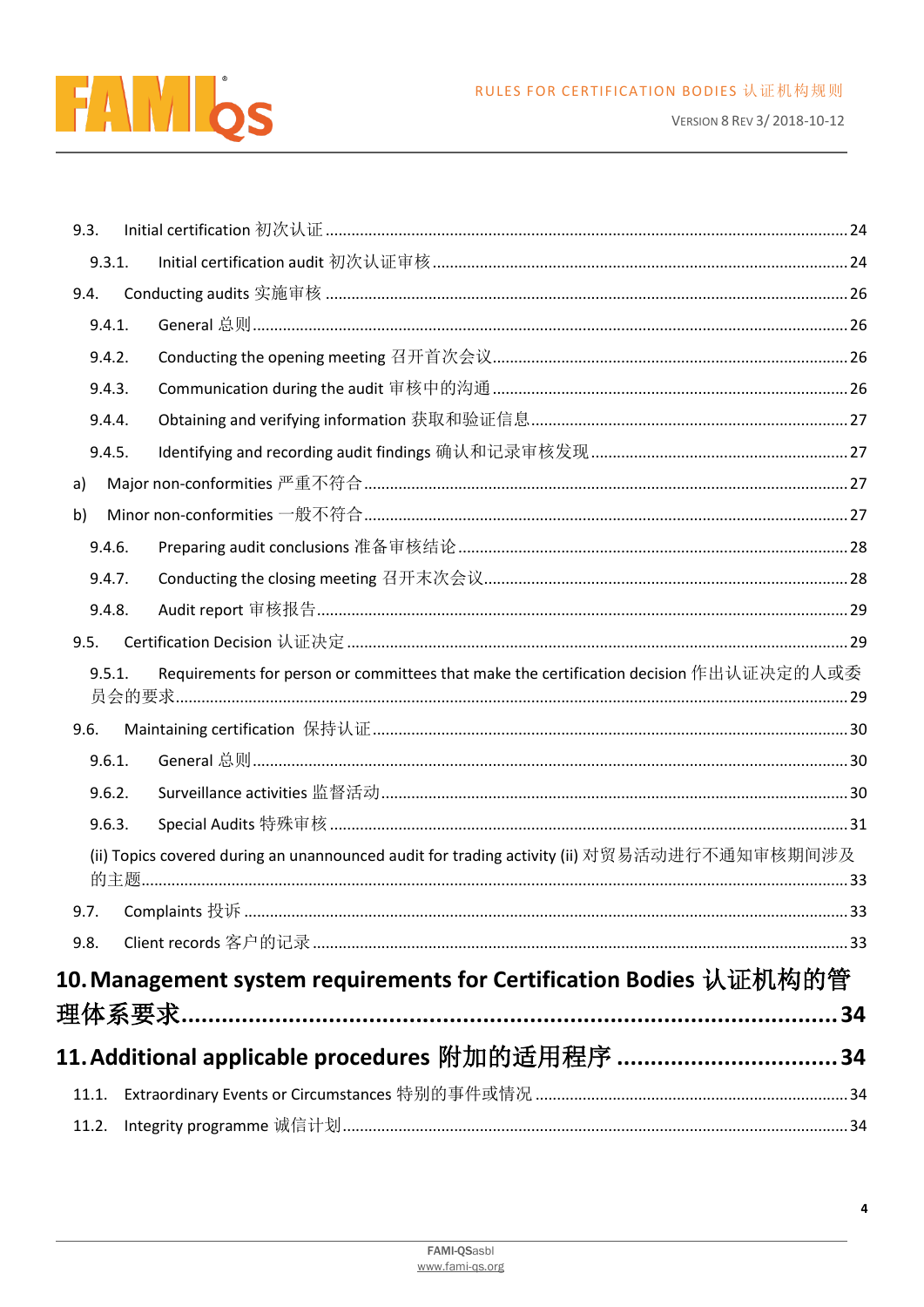

# <span id="page-4-0"></span>**1. Scope** 范围

This document defines the rules applicable for the audit of a Feed Safety and Quality Management System compliant with the requirements given in the FAMI-QS Code. It also provides the necessary information and confidence to customers about the way certification of their suppliers is granted.

本文件定义了适用于符合 FAMI-QS 规范要求的饲料安全和质量管理体系的审核规则。它还为客户提供了必要 的信息和信心,让他们了解供应商的认证方式。

Certification of Feed Safety and Quality Management System is a third-party conformity assessment activity (as described in ISO/IEC 17000:2004, 5.5), and bodies performing this activity are third-party Certification Bodies (CBs).饲 料安全和质量管理体系认证是第三方符合性评估活动(在 ISO/IEC 17000:2004, 5.5 中描述),执行此活动的机构 为第三方认证机构(CBs)。

FAMI-QS Certification is a Feed Safety and Quality Management System certification (including Good Manufacturing Practices) for the sector of Specialty Feed Ingredients.

FAMI-QS 认证是一个对特殊饲料成分的饲料安全和质量管理体系认证(包括良好操作规范)。

The requirements for FAMI-QS Authorised Certification Bodies can be used as a criteria document for the accreditation or peer assessment of Certification Bodies, which seek to be recognized as competent to certify that a Feed Safety and Quality Management System complies with the FAMI-QS Code.

对 FAMI-QS 授权的认证机构的要求可作为认证机构认可或同行评估的标准文件,该标准被认为是认证机构有 能力证实饲料安全和质量管理体系符合 FAMI-QS 规范。

Feed Safety and Quality Management System certification against FAMI-QS Code attests that the production process is taken place under hygiene conditions, in order to minimize and possibly eliminate the risks pertaining to the Feed/Food Chain. FAMI-QS requires an Operator to meet all applicable feed-safety-related statutory and regulatory requirements through its management system, both in the country of production and in the country of destination. 按照 FAMI-QS 规范进行的饲料安全和质量管理体系认证,可以证明生产过程在卫生条件下进行, 以尽量减少 或消除与饲料/食物链有关的风险。FAMI-QS 要求经营者通过其管理体系满足生产国家和目的地国家的所有适 用的与安全有关的法律和法规要求。

Certification of a Feed Safety and Quality Management System according to FAMI-QS Code is a management system certification, not a product certification.

根据 FAMI-QS 规范对饲料安全和质量管理体系的认证是一种管理体系认证,而不是产品认证。

# <span id="page-4-1"></span>**2. Assessment and recognition of a Certification Body** 对认证机构的评估和认 可

# <span id="page-4-2"></span>**2.1. Required documents** 所需文件

Certification Bodies that wish to obtain a licence to carry out FAMI-QS certification shall apply to the FAMI-QS SPRL Secretariat, providing details for eligibility according to the established selection criteria.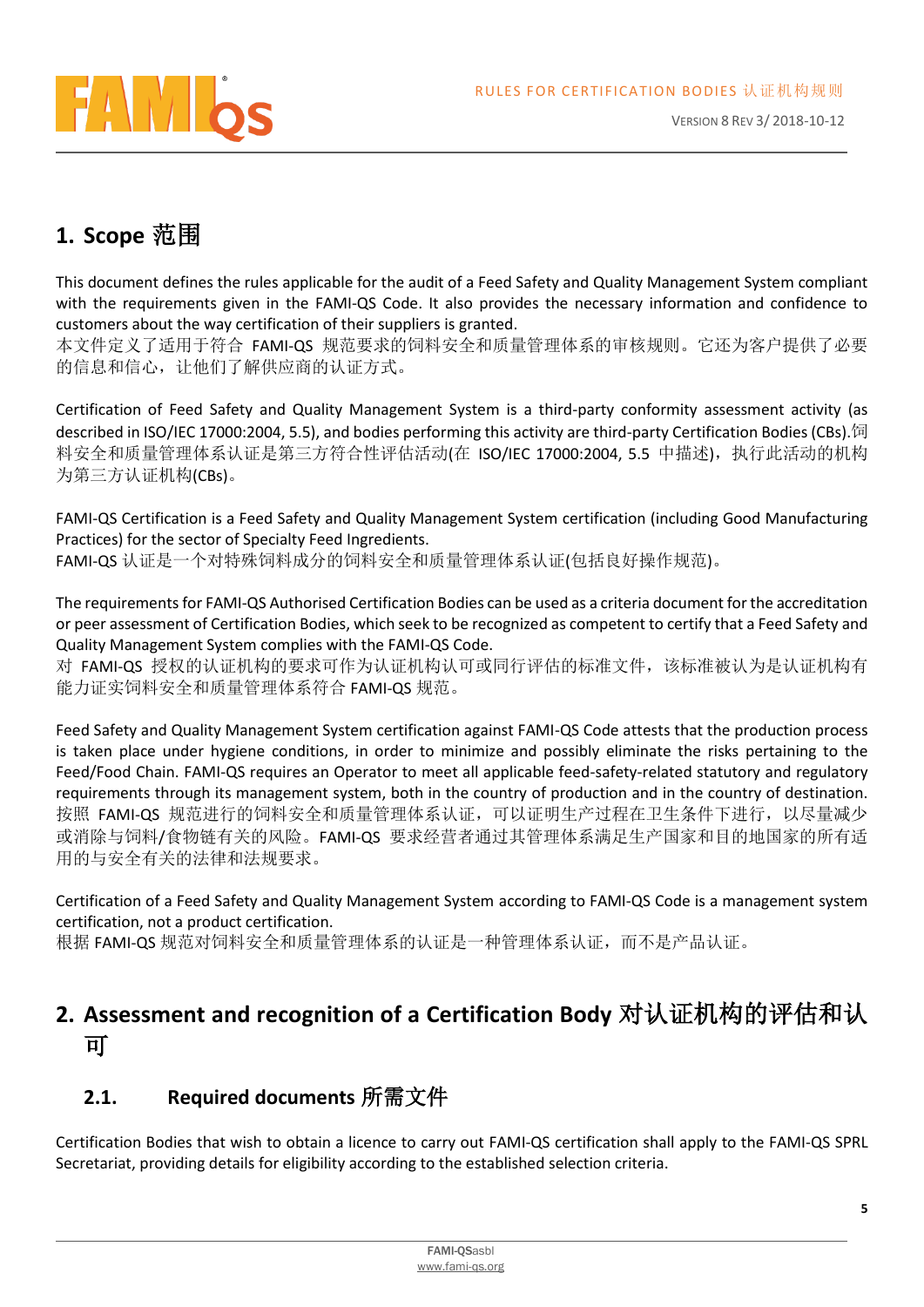

拟获得许可进行 FAMI-QS 认证的认证机构必须向 FAMI-QS SPRL 秘书处提出申请,并按照既定甄选准 则提供合适资格的资料。

CBs shall be accredited against ISO/IEC 17021-1:2015 and ISO/TS 22003:2013 prior to the submission of their application to FAMI-QS. CB can be a non-governmental or a governmental body, with or without regulatory authority. 向 FAMI-QS 提交申请前,认证机构必须获得 ISO/IEC17021-1:2015 和 ISO/TS2200: 2013 认可证书。认证机构可 以是政府机构也可以是非政府机构,可以有也可以没有监管权限。

The application form is available on the FAMI-QS website [\(http://www.fami-qs.org/certificationbodiesu](http://www.fami-qs.org/certificationbodies)nder application form for CBs).In order to apply, the Certification Bodies shall submit the documentation outlined below: 可以在 FAMI-QS 网站[\(http://www.fami-qs.org/certificationbodies](http://www.fami-qs.org/certificationbodies) under application form for CBs)下载申请表格。 为了申请,认证机构需要提交以下的文件:

- Accreditation Certificates ISO /IEC 17021-1:2015 and ISO/TS22003:2013; ISO /IEC 17021-1:2015 and ISO/TS22003:2013 认可证书
- Copy of the application to any IAF signatory Accreditation Body to include FAMI-QS under their currentaccreditation for management system certification; 将申请文件副本提交给任何 IAF 签约的认可机构, 将 FAMI-QS 纳入其目前认证的管理体系认证的认可;
- Proof of working in the feed sector (reference documents showing experience in feed); 饲料行业的工作证明(饲料行业工作经验的参考文件)
- Marketing plan for the development of FAMI-QS Certification within their organisation. 机构对推广 FAMI-QS 认证的市场推广计划。

The Certification Bodies shall not have undertaken any consultancy and/or training activities within the company to be audited, over a period of two years prior to the audit and shall be able to demonstrate this impartiality. 认证机构在审核之前的两年内,不应对被审核的公司进行任何咨询和/或培训活动,并能够证明其公正性。

Key activities like: 主要活动, 如:

- Maintenance of the Quality System;维护质量体系;
- Development of certification procedure for FAMI-QS;FAMI-QS 认证程序的制定;
- Training and qualification of staff;员工的培训和资质;
- Contract review and planning of certification activities;认证活动的合同评审和计划;
- Assignment of audit teams;审核团队的指派;
- Certification decisions;认证决定
- Issuance of the certificate 证书的颁发

can take place in one or in several locations, but need to be under the supervision of the FAMI-QS Scheme Manager. 可以在一个或多个地点进行,但需要在 FAMI-QS 体系经理的监督下进行。

## <span id="page-5-0"></span>**2.2. Approval Process** 批准流程

After sending the application form, the duration of the approval process may vary depending on the readiness of the Certification Body. Following the initial approval of the application by FAMI-QS, the Certification Body shall apply for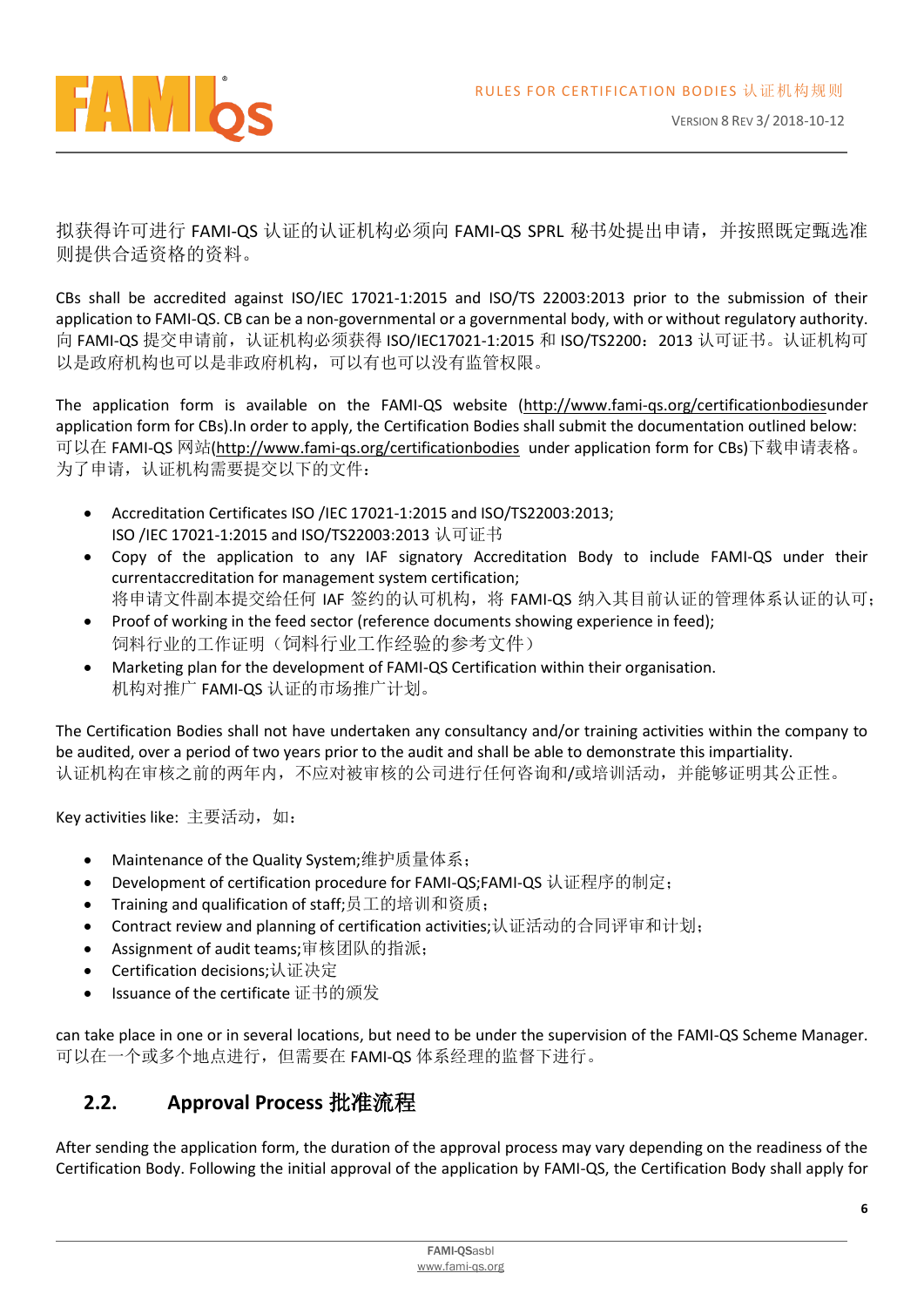

FAMI-QS Accreditation to its Accreditation Body (AB). Accreditation Body shall be IAF MLA Signatory Management system certification - ISO/IEC 17021-1.

递交申请表以后,批准流程的时间的变化取决于认证机构的准备情况。根据 FAMI-QS 的申请初步批准。认证 机构将向其认可机构(AB)申请 FAMI-QS 认可。认可机构必须是 IAF MLA 签约的管理体系认证- ISO/ IEC17021-1。

**Step 1** Evaluation of the documents (see point 2.1). 第一步: 文件的评估(见 2.1)。

**Step 2** Feedback by FAMI-QS based on the submitted documents. 第二步: 基于提交的文件, FAMI-QS 的反馈。

**Step 3** Office Assessment: FAMI-QS will conduct an office assessment prior to the final approval. The costs of the office assessment (travel, auditors' man-day etc.) will be shared between FAMI-QS and the Certification Body. 第三步: 办公室评估。在最终批准前, FAMI-QS 将进行办公室的评估。办公室评估的费用(差旅费, 审核员 人•日费)将由 FAMI-QS 和认证机构分担。

**Step 4** Submission of an application to an approved AB. 第四步: 向批准的认可机构提交申请。

**Step 5** Auditors' Training: FAMI-QS approved trainer will deliver a training to the potential FAMI-QS auditors recommended by the Certification Body. 第五步: 审核员培训: FAMI-QS 批准的培训师对认证机构的潜在的 FAMI-QS 审核员进行培训。

**Step 6**Approval: The Certification Body has completed the accreditation process and is allowed to issue accredited FAMI-QS certificates. In the event that all the above steps are completed and the accreditation process is finalised at a later stage, FAMI-QS can grant a temporary approval for a maximum of three years without accreditation.

第六步: 批准: 认证机构必须完成认可流程, 才允许颁发认可的 FAMI-QS 证书。如果完成上述所有步骤并且 认可过程将在稍后阶段完成,FAMI-QS 可以在没有认可的情况下,给予最多三年的临时批准。

All information obtained before, during or after assessment, including the fact that a particular Certification Body has applied for recognition, or that an application has been deferred or rejected, will be treated as highly confidential by FAMI-QS.

在评估之前、期间或之后获得的所有信息,包括特定的认证机构申请认可的事实,或申请被推迟或拒绝的事 实,将被 FAMI-QS 视为高度机密。

# <span id="page-6-0"></span>**2.3. Fees** 费用

See section<http://fami-qs.org/certification-bodies.html> on FAMI-QS website. 见 FAMI-QS 网站 <http://fami-qs.org/certification-bodies.html>部分。

# <span id="page-6-1"></span>**3. Terms and definitions** 术语和定义

For the purpose of this document, the terms and definitions given in FAMI-QS Code, ISO/IEC 17000, ISO/IEC 17021- 1:2015 and ISO/TS 22003:2013 shall apply.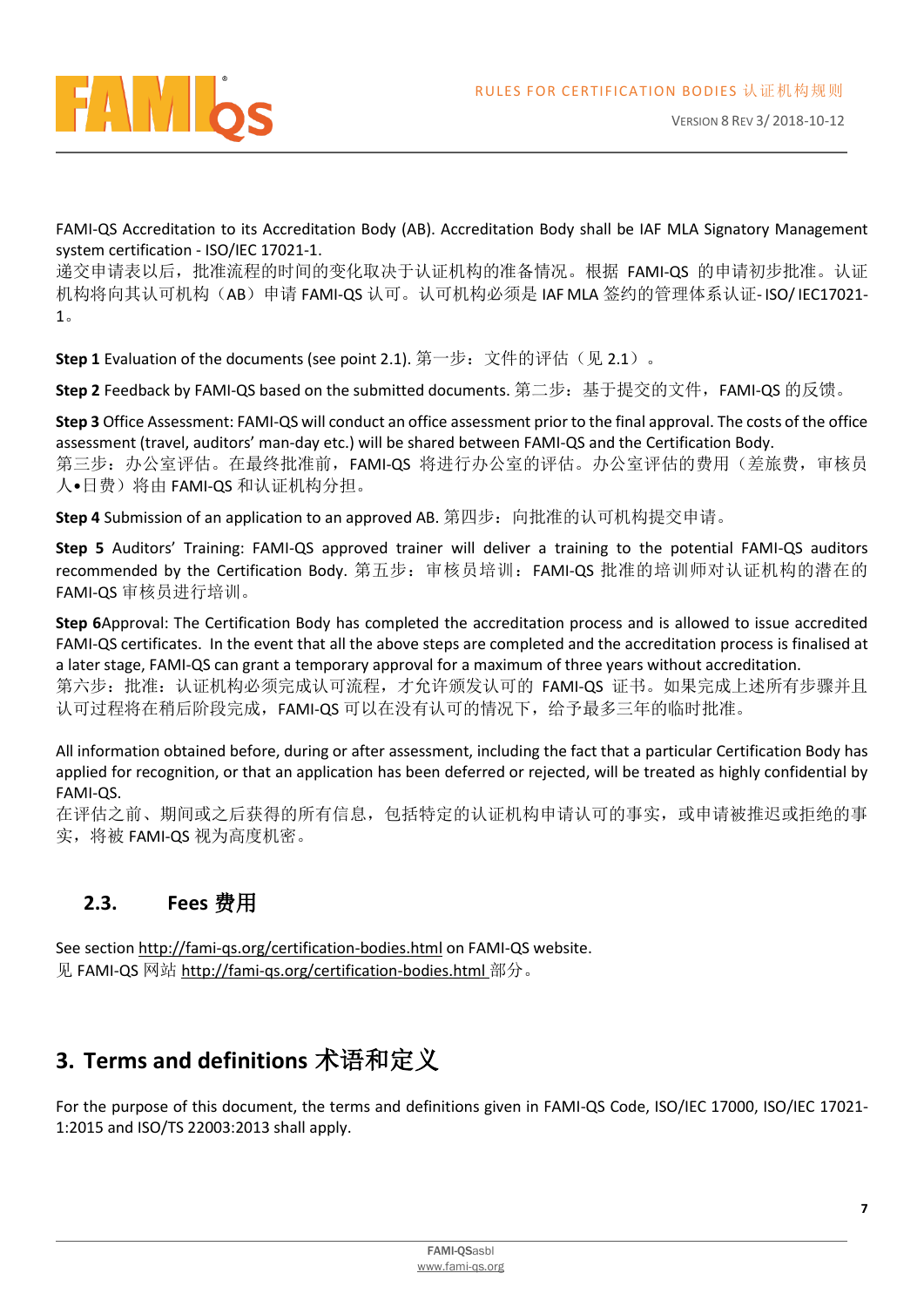

就本文而言, FAMI-QS 操作规范、ISO/IEC 17000、ISO/IEC 17021- 1:15 和 ISO/TS 22003 . 2013 中给出的术语和 定义适用。

# <span id="page-7-0"></span>**4. Principles** 原则

The principles of ISO/IEC 17021-1:2015, Clause 4, are the basis for the subsequent specific performance and descriptive requirements for FAMI-QS Authorised Certification Bodies. ISO/ IEC17021 -1:2015第4条的原则是随后对FAMI-QS认证机构的具体表现和描述要求的基础。

# <span id="page-7-1"></span>**5. General requirements** 通用要求

## <span id="page-7-2"></span>**5.1. Legal and contractual matters** 法律和合同事宜

#### **5.1.1. Legal responsibility** 法律责任

<span id="page-7-4"></span><span id="page-7-3"></span>The requirements of ISO/IEC 17021-1:2015 § 5.1.1 are applied.ISO / IEC 17021-1:2015 §5.1.1 的要求予以适用。

#### **5.1.2. Certification Agreement** 认证协议

The requirements of ISO/IEC 17021-1:2015 clause 5.1.2 are applied. The certification agreement shall also include: the presence of the Accreditation Assessor andthe FAMI-QS Integrity Auditor, the requirements for Crisis Management and the conditions for the provision of the unannounced audits.

适用 ISO/IEC 17021-1:20155.1.2 条款的要求。认证协议还应包括:认可评审员和 FAMI-QS 诚信审核员的参加, 危机管理的要求和不通知审核的条件。

#### **5.1.3. Responsibility for certification decisions** 认证决定的责任

<span id="page-7-5"></span>The requirements of ISO/IEC 17021-1:2015 § 5.1.3 shall apply. ISO / IEC 17021-1:2015 §5.1.3 的要求予以适用。

# <span id="page-7-6"></span>**5.2. Management of impartiality** 公正性的管理

The requirements of ISO/IEC 17021-1:2015 § 5.2 shall apply.ISO / IEC 17021-1:2015 §5.2 的要求予以适用。

Consultancy shall not be provided by either the Certification Body or any part of the same legal entity. Certification Body shall collect information related to the provider (name of the organisation and name of the individual consultant) of the consultancy services to their client. This information shall be documented and available upon request of FAMI-QS or an AB.

咨询不得由认证机构或同一法律实体的任何部分提供。认证机构应收集其客户的咨询服务提供方的信息(组织 名称和个人咨询顾问的名称)。此信息应根据 FAMI-QS 或认可机构的要求进行记录并提供。

Certification Bodies are allowed to assign the same auditor to the same Operator, only for three (3)consecutive years. After this period, the auditor can only perform an audit again to that Operator when a three (3) years' break take place.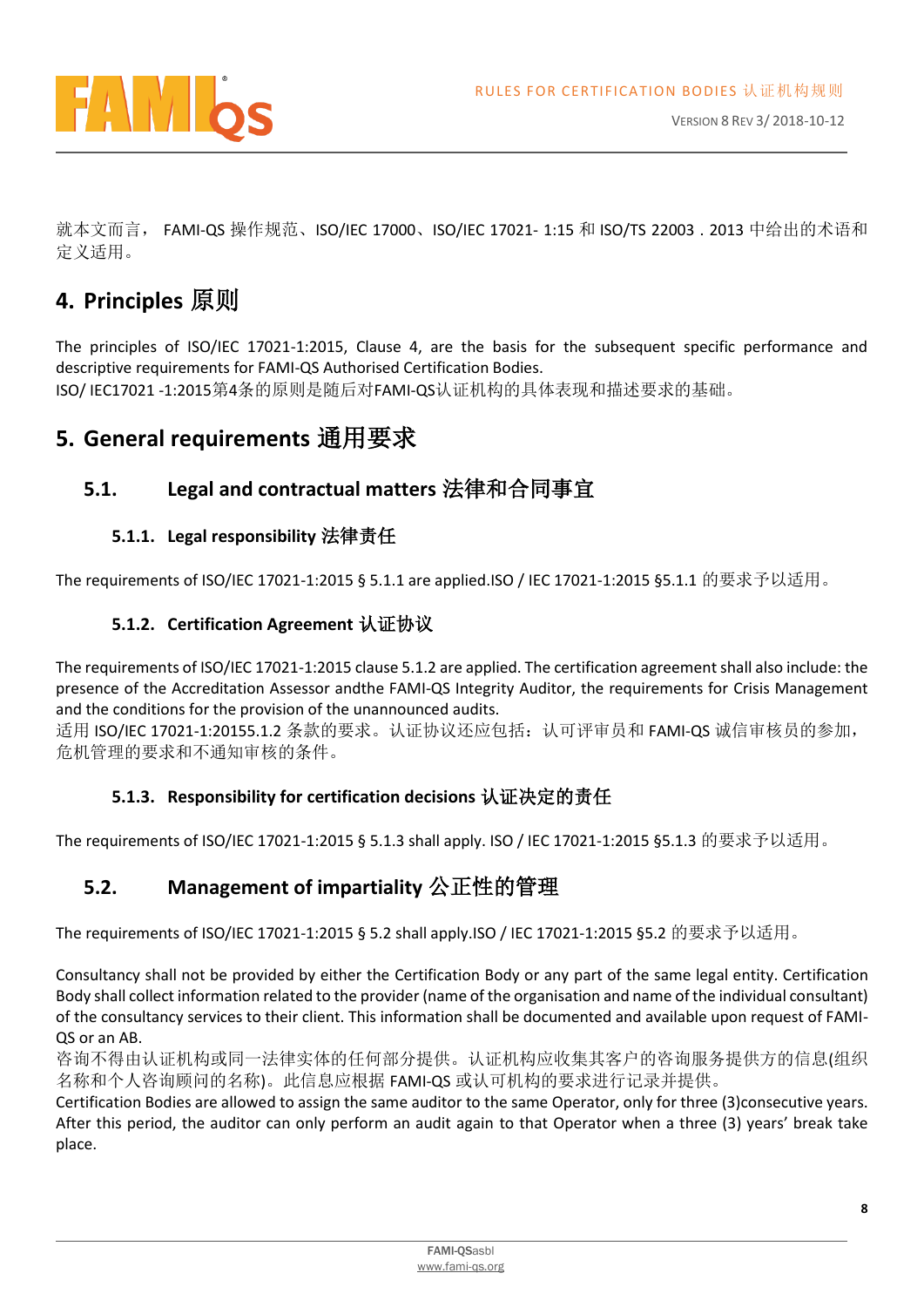

允许认证机构连续三年指派同一名审核员审核同一个经营者。在此期限之后,该审核员只能在间隔三年后方 可再次对该经营者进行审核。

An exception to the above mentioned can be given, in case the auditor is part of an audit team and this is well justified. An impartiality assessment shall be performed prior to the release of the auditor in question. This impartiality assessment shall be per audit and a confirmation of the Impartiality Committee is required.

如果审核员是审核小组的一部分并且提供了充分理由,上述去情况可以例外。在该审核员被允许之前,应开 展公正性评估。 这种公正性评估应针对每次审核进行,并且需要得到公正委员会的确认。

# <span id="page-8-0"></span>**6. Structural requirements** 结构要求

The requirements of ISO/IEC 17021-1:2015 § 6, apply.ISO/IEC 17021-1: 2015第§6章节的要求予以适用。

# <span id="page-8-1"></span>**7. Resource requirements** 资源要求

# <span id="page-8-2"></span>**7.1. Competence of personnel** 人员能力

#### **7.1.1. General considerations** 总体考虑

<span id="page-8-3"></span>The requirements of ISO/IEC 17021-1:2015 § 7.1.1 shall apply. ISO / IEC 17021-1: 2015§7.1.1 的要求予以适用。

The Certification Bodies shall have sufficient, competent personnel for managing and supporting the provision of the FAMI-QS certification services.认证机构应具备充足、称职的人员来管理并支持 FAMI-QS 认证服务的提供。

#### **7.1.2. Determination of competence criteria** 能力准则的确定

<span id="page-8-4"></span>The requirements of ISO/IEC 17021-1:2015, § 7.1.2, shall apply. ISO/IEC 17021-1:2015 第 7.1.2 章节的要求予以适用。

The Certification Body shall have processes in place to ensure that personnel have appropriate knowledge and skills relevant to the FAMI-QS Certification. The Certification Bodies shall take into consideration the geographic areas in which they operate.

认证机构应具备相应流程,以确保其人员具备与 FAMI-QS 认证相关的适当的知识和技能。认证机构应考虑其 经营所处地理区域。

The competence criteria included on the Table 1 below shall form the basis for the criteria developed for each category. IAF MD 20 Generic Competence for AB Assessors: Application to ISO/IEC 17011, could be also used as a form of guidance to complement the competence requirements per function.

以下表一中所列出的能力标准应构成为每一类别制定标准的基础。国际认可论坛强制性文件(IAF MD 20)认 可机构审核员的通用能力: 应适用 ISO/IEC 17011, 也可以作为补充每个职能的能力要求的一种指导。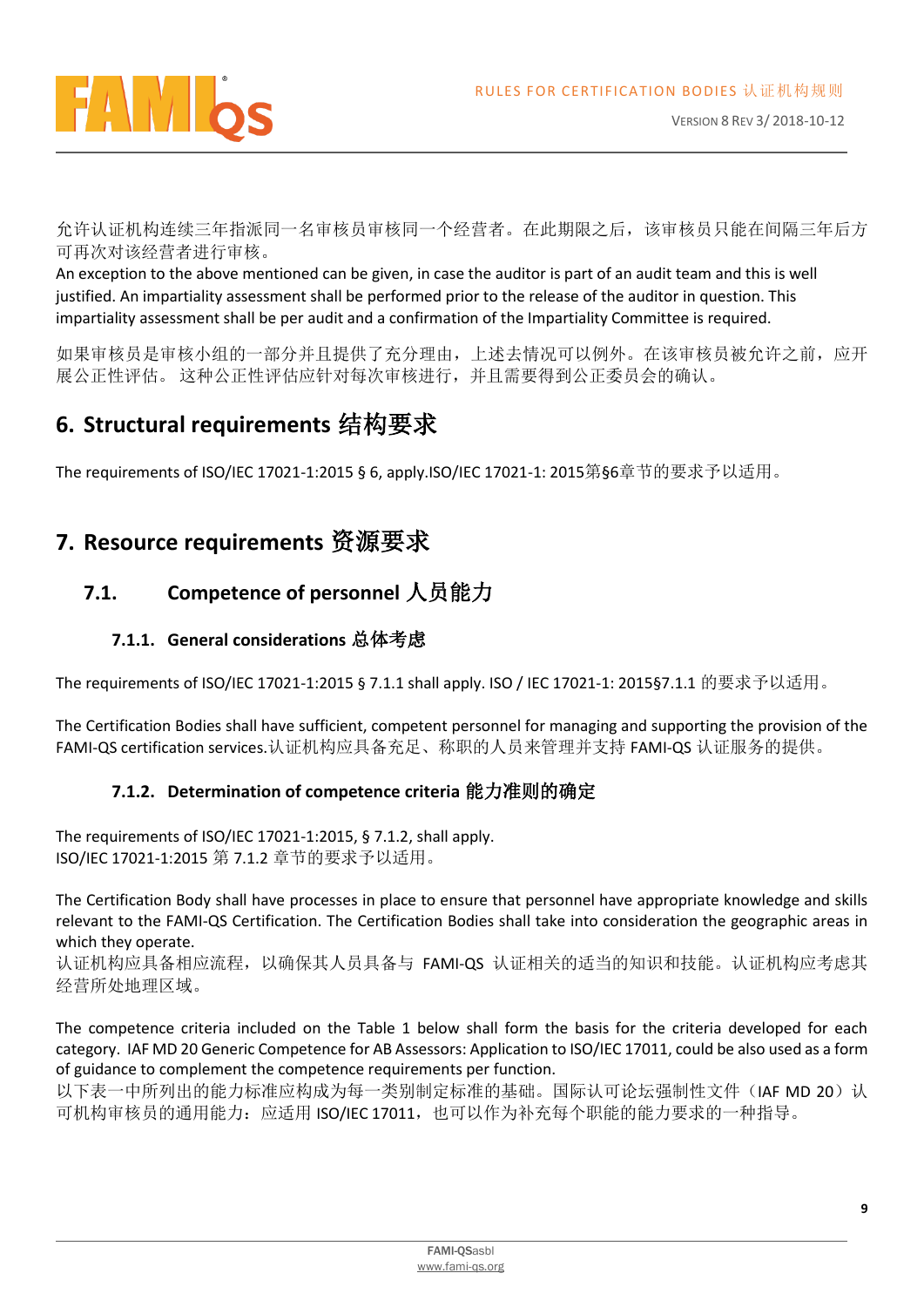

|                                                      | <b>Functions</b>                                         |                  |            |                   |                      |  |
|------------------------------------------------------|----------------------------------------------------------|------------------|------------|-------------------|----------------------|--|
| Competence<br>(knowledge and skills)                 | <b>Application</b><br>Audit Team Audit planning Auditing |                  |            |                   | <b>Certification</b> |  |
|                                                      | <b>Review</b>                                            | <b>Selection</b> | activities | <b>Activities</b> | <b>Decision</b>      |  |
| Ability to understand the content of FAMI-QS         |                                                          |                  |            |                   |                      |  |
| Approval Letter                                      | X                                                        | X                |            | x                 | X                    |  |
| Ability to apply the application review              |                                                          |                  |            |                   |                      |  |
| requirements of ISO/IEC 17021 and those of           |                                                          |                  |            |                   |                      |  |
| FAMI-QS requirements for CBs and CB                  |                                                          |                  |            |                   |                      |  |
| procedures, including:                               |                                                          |                  |            |                   |                      |  |
| - Integrated Management System Audits                | x                                                        | x                | X          | x                 | x                    |  |
| according to IAF MD 11:2013                          |                                                          |                  |            |                   |                      |  |
| - FAMI-QS audit duration requirements and            |                                                          |                  |            |                   |                      |  |
| their application;                                   |                                                          |                  |            |                   |                      |  |
| Ability to understand the impartiality assessment    |                                                          | X                | X          |                   |                      |  |
| Ability to identify the below, in relevance to the   |                                                          |                  |            |                   |                      |  |
| <b>FAMI-QS Process:</b>                              |                                                          |                  |            |                   |                      |  |
| - PRP;                                               | X                                                        |                  | Χ          | x                 | X                    |  |
| - feed safety hazards;                               |                                                          |                  |            |                   |                      |  |
| - legal requirements;                                |                                                          |                  |            |                   |                      |  |
| Ability to determine if there are:                   |                                                          |                  |            |                   |                      |  |
| - specific cultural and social customs related to    |                                                          |                  |            |                   |                      |  |
| the production process and geographic areas to       |                                                          |                  |            |                   |                      |  |
| be assessed;                                         | X                                                        | X                | X          | X                 | X                    |  |
| - specific factors required to audit the FAMI-QS     |                                                          |                  |            |                   |                      |  |
| Code.                                                |                                                          |                  |            |                   |                      |  |
| Ability to identify the competence required for      |                                                          |                  |            |                   |                      |  |
| the audit team, in accordance with this table and    |                                                          | X                |            |                   |                      |  |
| the Certification Body's procedures.                 |                                                          |                  |            |                   |                      |  |
| Ability to develop an audit plan that ensures:       |                                                          |                  |            |                   |                      |  |
| that the audit team members audit the                |                                                          |                  |            |                   |                      |  |
| processes that they are technically competent to     |                                                          |                  | Χ          | x                 |                      |  |
| audit;                                               |                                                          |                  |            |                   |                      |  |
| -that the audit time is optimized;                   |                                                          |                  |            |                   |                      |  |
| -that the specific FAMI-QS requirements are met      |                                                          |                  |            |                   |                      |  |
| Ability to identify:                                 |                                                          |                  |            |                   |                      |  |
| - microbiological hazards;                           |                                                          |                  |            |                   |                      |  |
| -chemical hazards;                                   |                                                          |                  |            |                   |                      |  |
| -physical hazards;                                   |                                                          |                  |            |                   |                      |  |
| -feed safety labelling requirements;                 |                                                          |                  |            |                   |                      |  |
| -feed safety regulations                             |                                                          |                  |            | X                 |                      |  |
| that are relevant to the FAMI-QS scope               |                                                          |                  |            |                   |                      |  |
| Ability to evaluate the organisation's capacity to   |                                                          |                  |            |                   |                      |  |
| identify and meet applicable (country of             |                                                          |                  |            |                   |                      |  |
| production/country of destination) feed safety       |                                                          |                  |            |                   |                      |  |
| regulations.                                         |                                                          |                  |            |                   |                      |  |
| Knowledge of the sector of activity (by type of      |                                                          |                  |            |                   |                      |  |
| process) and the associated risks in relation to the |                                                          |                  |            | X                 | x                    |  |
| place of the Operator in the food chain              |                                                          |                  |            |                   |                      |  |

#### *Table 1 Competence requirements per function.*

Examples of personal behaviours that are important for the personnel involved in FAMI-QS certification activities are described below:以下描述说明并列举了对于参与 FAMI-QS 认证活动的人员十分重要的个人行为:

a) ethical, i.e. fair, truthful, sincere, honest and discreet;讲道德,即公平、真实、真诚、诚实和谨慎;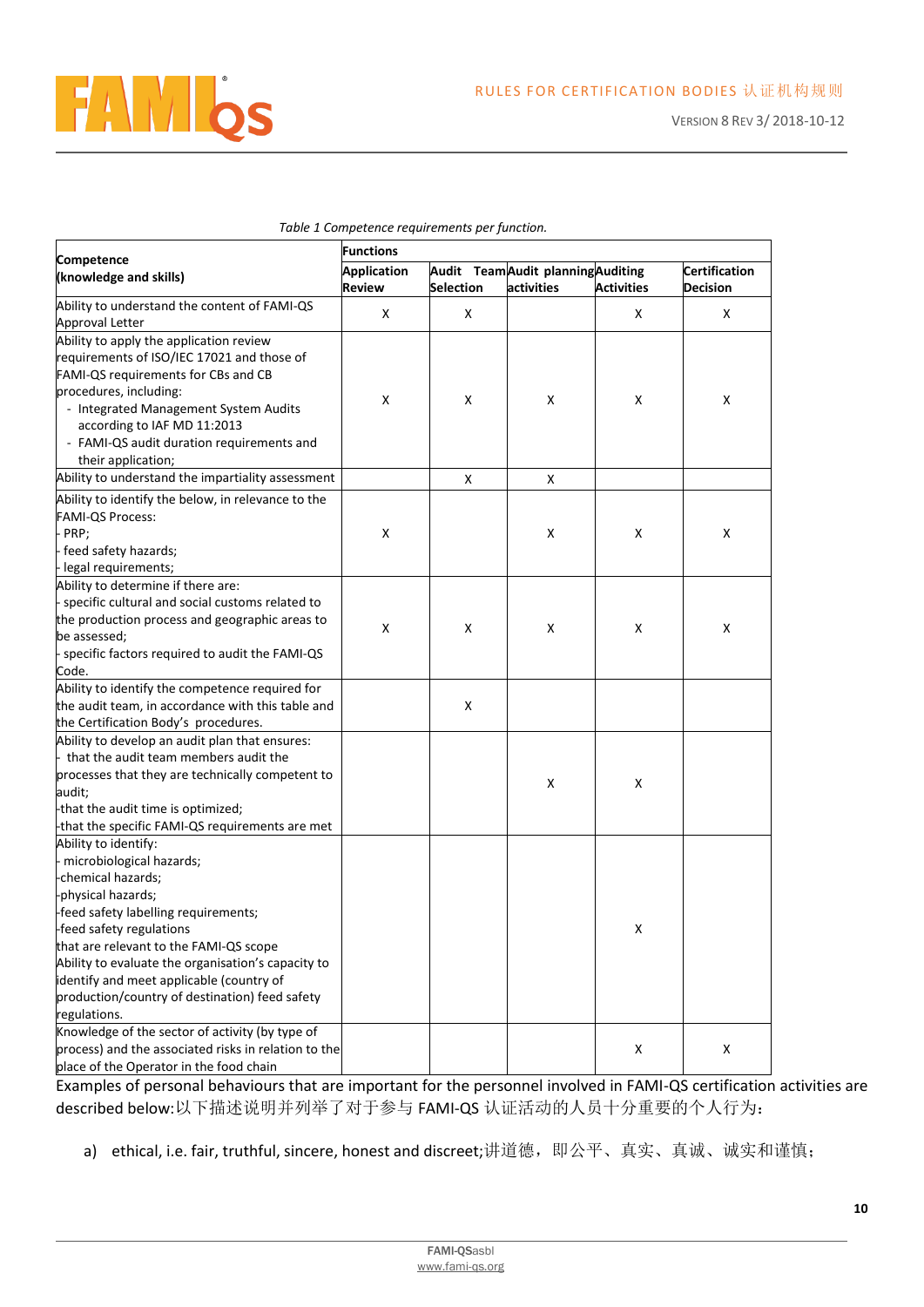

- b) open-minded, i.e. willing to consider alternative ideas or points of view;开放的心态,即愿意考虑替代想法 或观点;
- c) diplomatic, i.e. tactful in dealing with people;擅长外交,即与人打交道有分寸;
- d) collaborative, i.e. effectively interacting with others;懂协作, 即有效地与他人互动;
- e) observant, i.e. actively aware of physical surroundings and activities;善观察,即积极了解周边环境和活动;
- f) perceptive, i.e. instinctively aware of and able to understand situations;有洞察力的,即凭直觉意识到并能 够理解局面;
- g) versatile, i.e. adjusts readily to different situations;多面手,即很快能适应不同的情况;
- h) tenacious, i.e. persistent and focused on achieving objectives; 坚韧,即坚持不懈,专注于实现目标;
- i) decisive, i.e. reaches timely conclusions based on logical reasoning and analysis;果断的,即基于逻辑推理和 分析及时得出结论;
- j) self-reliant, i.e. acts and functions independently;自力更生,即独立采取行为和行使职能;
- k) professional, i.e. exhibiting a courteous, conscientious and generally business-like demeanour in the workplace;专业的, 即工作场所展现出一种彬彬有礼、尽职尽责和整体上的商业举止风范;
- l) morally courageous, i.e. willing to act responsibly and ethically even though these actions may not always be popular and may sometimes result in disagreement or confrontation;具有道德勇气的,即愿意采 取负责任和讲道德的行为,即使这些行为可能不总是受欢迎,且有可能导致分歧或对抗;
- m) organised, i.e. exhibiting sound time management, prioritization, planning, and efficiency.做事有条理,即展 示出良好的时间管理、优先重点、计划性和效率。

Determination of behaviour is situational, and weaknesses may only become apparent in a specificcontext. The Certification Body should take appropriate action for any identified weakness that could adversely affect the certification activity.

根据情境才能确定行为,只在特定情况下薄弱环节才有可能得以显现。认证机构应该对任何可能对认证活动 产生不利影响的、已识别的薄弱环节采取适当行动。

Note: Qualification(s) and experience can be used as part of the criteria; however, competence is not based on these alone, as it is important to ensure that a person can demonstrate the ability to apply the specific knowledge and skills that one would expect a person to have after completing a qualification or having a certain amount of industry experience.

注:资格和经验可作为标准的一部分;然而,能力并不仅仅基于这些因素,因为重要的是要确保一个人能够 展示应用特定知识和技能的能力,而这些知识和技能是人们在获得一项资质或拥有一定行业经验后才具备的。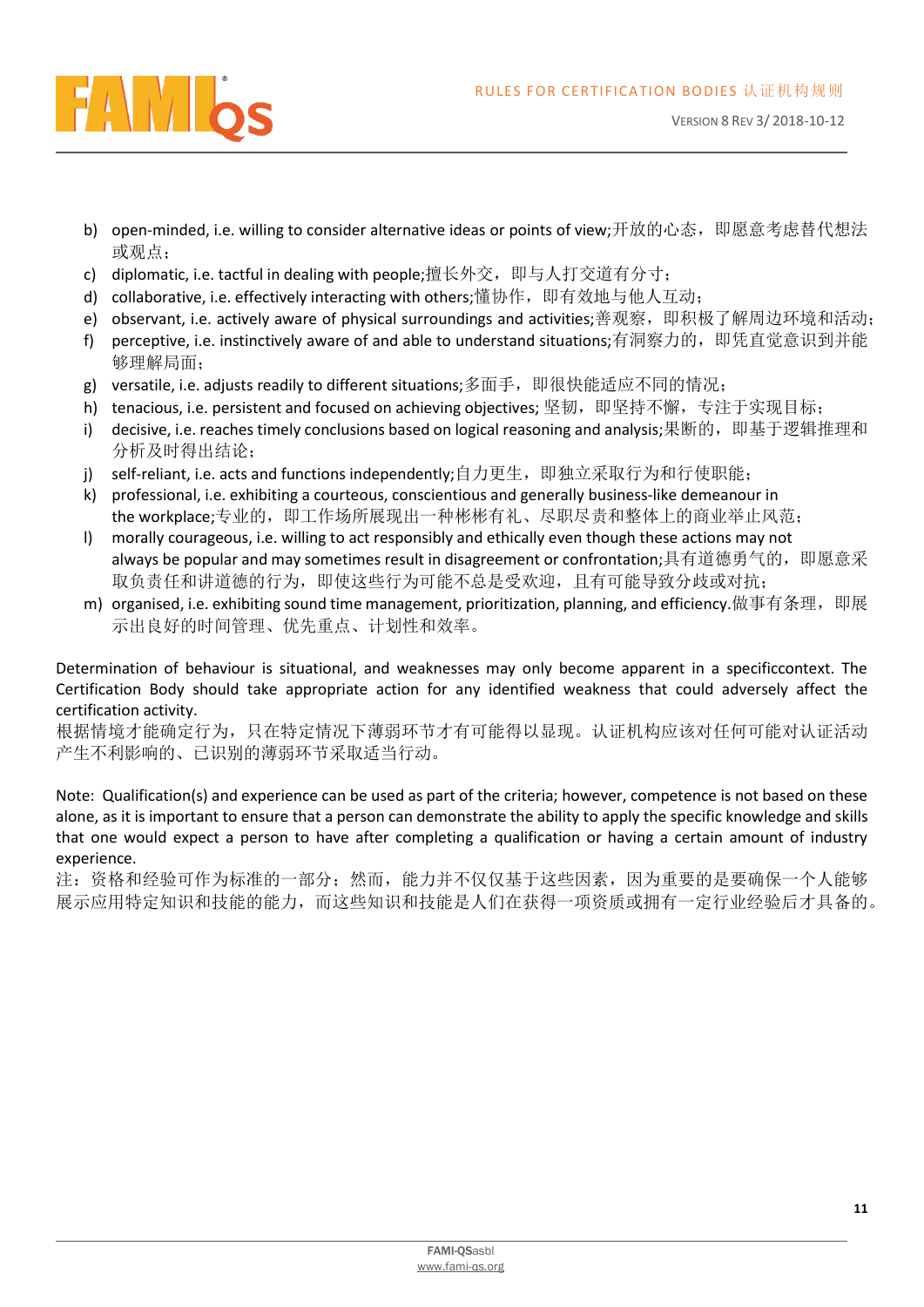



#### **7.1.3. Evaluation processes** 评价过程

<span id="page-11-1"></span><span id="page-11-0"></span>The requirements of ISO/IEC 17021-1:2015, §7.1.3 shall apply.ISO/IEC 17021-1:2015 第§7.1.3 章节的要求予以

#### **7.1.4. Other considerations** 其他考虑

The requirements of ISO/IEC 17021-1:2015, § 7.1.4 shall apply.ISO/IEC 17021-1:2015 第§7.1.4 章节的要求予以适用。

## <span id="page-11-2"></span>**7.2. Personnel involved in the certification activities** 参与认证活动的人员

The requirements of ISO/IEC 17021-1:2015, § 7.2 shall apply.ISO/IEC 17021-1:2015 第§7.2 章节的要求予以适用。

The Certification Bodiesshall have, within their operations, a sufficient number of auditors, including audit team leaders, and technical experts to cover all of its activities related to FAMI-QS and to handle the volume of audit. 认证机构应在其开展业务时拥有足够数量的审核员,包括审核小组组长和技术专家,以涵盖与 FAMI-QS 相关 的所有活动并能应付审核量。

#### <span id="page-11-3"></span>**7.2.1. Approval of the auditors** 审核员的批准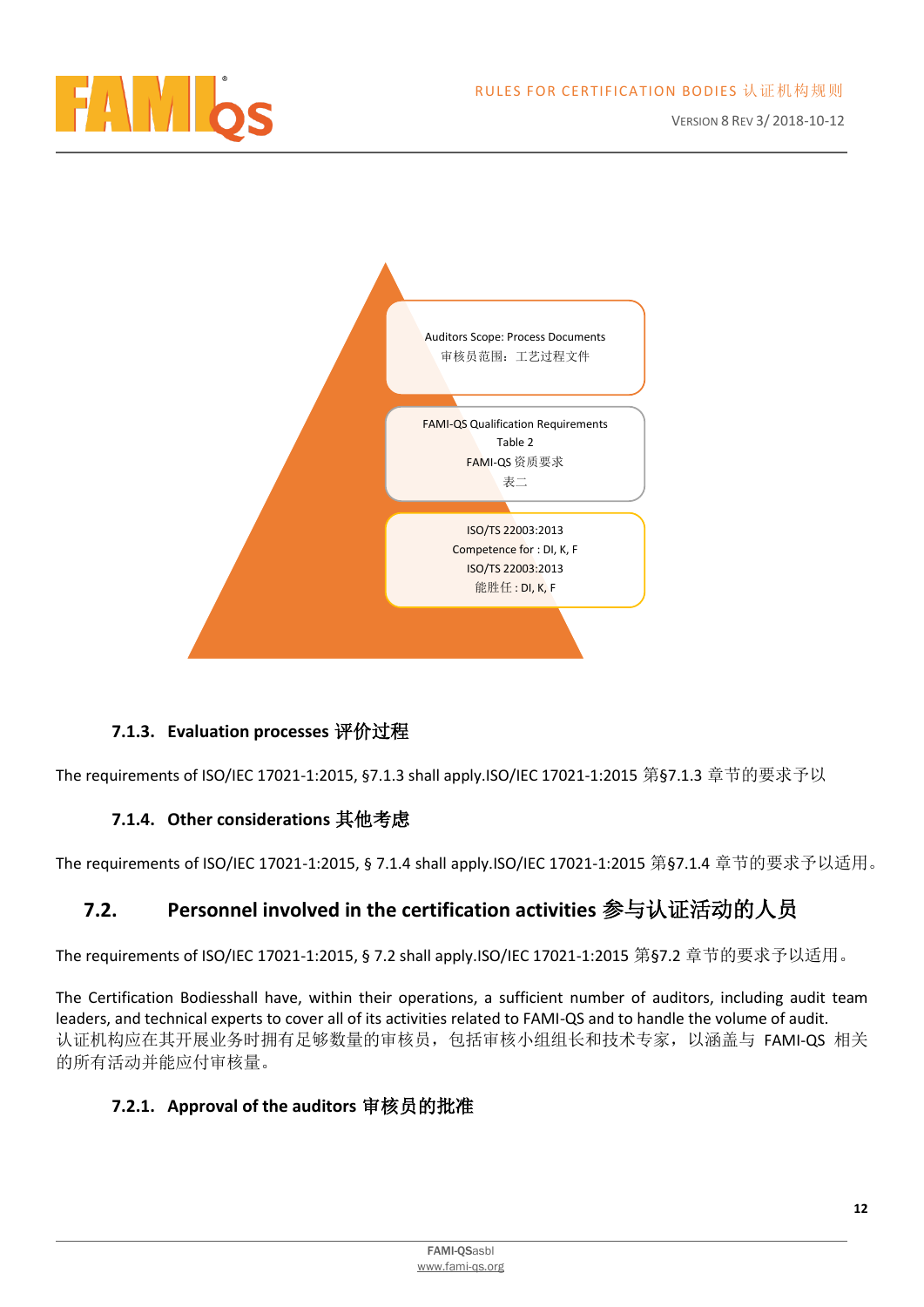

The final approval of the FAMI-QS Auditors will be done for the following scopes: Bioprocess, Chemical, Extraction, Formulation, Mining and Mixing. The validity of the approval will be four (4) years. 将按以下范围批准审核员:生物过程、化学、提取、配方、采矿和混合。批准的有效期为四年。

**Step 1** Define competence requirements as defined in Table 1.The competence shall be defined for the following Feed Chain Categories/ Subcategories: DI,K and F. Competence requirements are maintained at the level of the Chain Categories/ Subcategories and not for each approved scope.

第一步 界定表一中定义的能力要求。应根据以下饲料链类别/子类别定义能力: DI, K 和 F。能力要求保持在 链类别/子类别的级别,而不是每个批准的范围级别。

**Step 2** Auditor shall meet the qualification requirements defined on the Table 2. 第二步 审核员应符合表二中规定的资质要求。

**Step 3** Auditor shall demonstrate knowledge on one or more FAMI-QS Process Documents (Bioprocess, Chemical, Extraction, Formulation, Mining and Mixing).

第三步 审核员应展示一项或多项 FAMI-QS 工艺过程文件(生物过程、化学、提取、配方、采矿和混合)方面 的知识。

**Step 4** Auditor shall attend a FAMI-QS training, organised by FAMI-QS or provided internally by the CB(based on the FAMI-QS Training).

第四步审核员应参加由 FAMI-QS 组织的、或由认证机构根据 FAMI-QS 培训在其内部提供的 FAMI-QS 培训。

**Step 5** CB will arrange a monitoring on-site audit prior to the approval of the auditor. The monitoring can be performed in a relevant feed standard which covers one of the FAMI-QS Processes.

第五步 认证机构将在批准审核员之前安排一次现场见证审核。见证可以在涵盖 FAMI-QS 过程之一的相关饲料 标准中开展。

**Step 6** CB notifies FAMI-QS Secretariat for the approval of an auditor. The notification shall contain the following: 第六步:认证机构批准审核员后应通知 FAMI-QS 秘书处。通知应包含以下内容:

- full Name;姓名全名;
- e-mail address;电子邮件地址;
- country where the auditor is based;审核员所在国;
- scopes (Bioprocess, Chemical, Extraction, Formulation, Mining and Mixing).涵盖范围(生物过程、化学、提 取、配方、采矿和混合)。

**Step 7** FAMI-QS Secretariat, in return, will confirm the registration of the auditor and inform the CBregarding the registration number and validity period via a confirmation e-mail for the registration of the auditor.

第七步作为回应, FAMI-QS 秘书处将确认审核员的注册, 并通过确认电子邮件通知认证机构有关该审核员的 注册号和有效期,以便其完成注册。

| <b>Parameter 参数</b> | Auditor 审核员                                                                                    | Lead Auditor 审核 |  |  |
|---------------------|------------------------------------------------------------------------------------------------|-----------------|--|--|
|                     |                                                                                                | 组长              |  |  |
| <b>Education</b> 教育 | Post-secondary education (e.g. biology, chemistry, food engineering, pharmacy, Same as auditor |                 |  |  |
|                     | agricultural engineering, nutritionist, zootechnology). 高等教育(如生物学、化与审核员相同                      |                 |  |  |
|                     | 学、食品工程、药学、农业工程、营养学家、动物饲养学)。                                                                    |                 |  |  |

*Table 2 Qualification Requirements.*表二:资质要求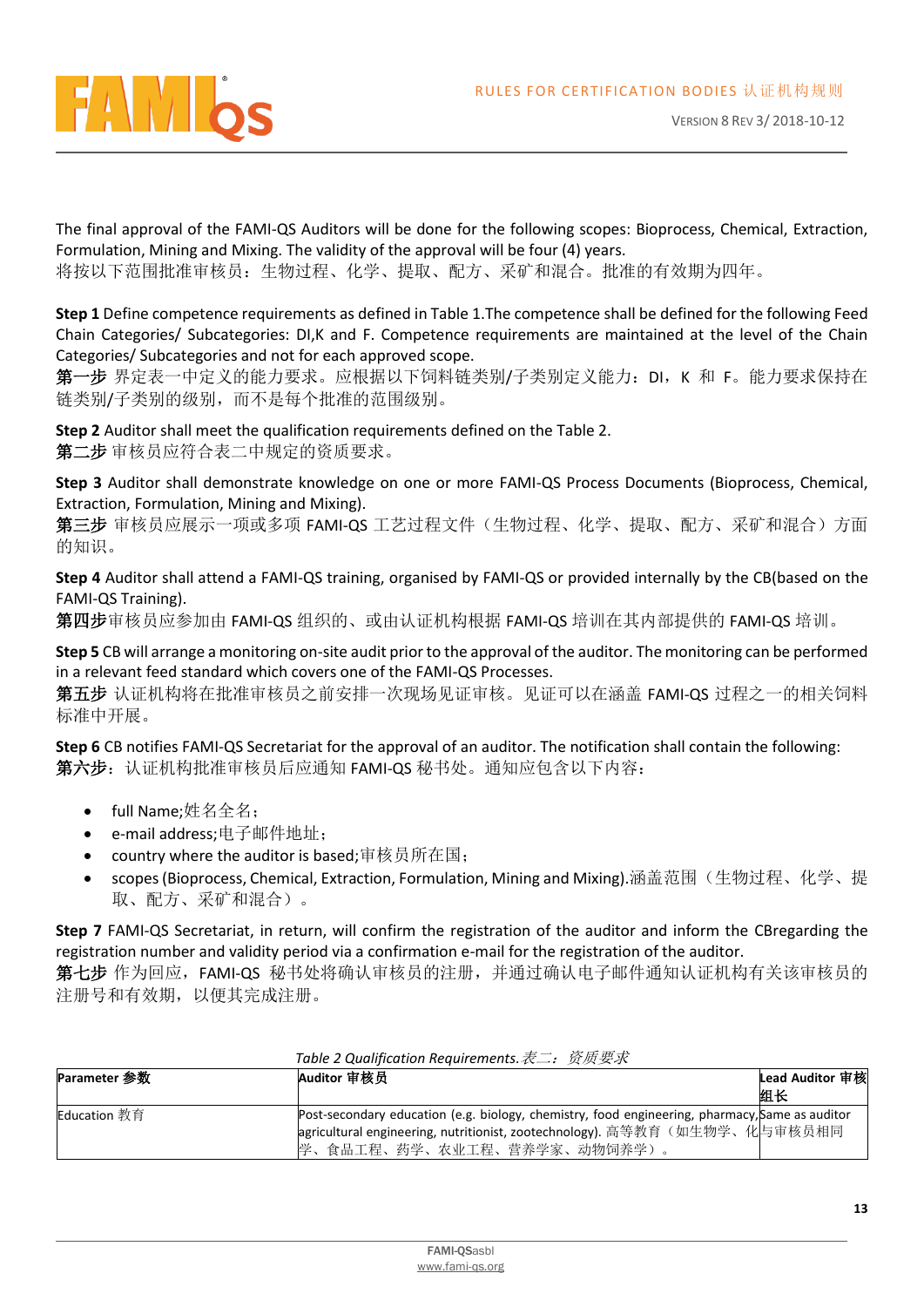

| Parameter 参数                                                           | Auditor 审核员                                                                                                                                                                                                          | Lead Auditor 审核<br>组长     |
|------------------------------------------------------------------------|----------------------------------------------------------------------------------------------------------------------------------------------------------------------------------------------------------------------|---------------------------|
| Knowledge 知识                                                           | Food/feed microbiology, food safety, chemistry, animal nutrition, animalSame as auditor<br>production, animal health, Feed GMP, Feed and Food HACCP. 食品/饲料微生 <br>物学、食品安全、化学、动物营养、动物生产、动物健康、饲料良<br>好操作规范,饲料和食品 HACCP。 |                           |
| Total<br>experience<br>work<br><b>Management Systems</b><br>管理体系总体工作经验 | in $\mu$ years 四年                                                                                                                                                                                                    | Same as auditor<br>与审核员相同 |
| Management Systems 饲料/食品安全<br>管理体系工作经验                                 | Mork experience in Feed/Food Safety At least 2 years of the total 4 years.四年中至少有两年与此相关。                                                                                                                              | Same as auditor<br>与审核员相同 |
| Feed safety training<br>饲料安全培训                                         | HACCP principles, hazard assessment, hazard analysis, food/feed safety Same as auditor<br> management principles including PRPs, FAMI-QS Code.HACCP 原则、危害评与审核员相同<br>估、危害分析、食品/饲料安全管理原则、包括前提方案、FAMI-QS<br>规范。         |                           |
| Auditor's training 审核员培训                                               | Follow the FAMI-QS Auditors' Training.参加 FAMI-QS 审核员培训。                                                                                                                                                              | Same as auditor<br>与审核员相同 |
| Management Systems 饲料/食品安全饲料/食品安全管理体系审核。<br>管理体系方面的审核经验                | Audit experience in Feed/Food Safetysix (6) feed/food SMS Audits in the last 3 years. 在过去三年里,开展了六次β Complete FeSM                                                                                                    | Audits 三次完整<br>的 FeSM 审核  |
| Audit experience per scope<br>每个范围的审核经验                                | At least one (1) Feed Audit in the scope relevant 至少开展了一次相关范围的 -<br>饲料审核                                                                                                                                             |                           |

#### **7.2.1.1. Auditors' Scopes** 审核员的工作范围

- FAM-PD-01: Bioprocess FAM-PD-01:生物过程
- FAM-PD-02: Chemical FAM-PD-02:化学
- FAM-PD-03: Extraction FAM-PD-03:提取
- FAM-PD-04: Formulation FAM-PD-04:配方
- FAM-PD-05: Mining FAM-PD-05:采矿
- FAM-PD-06: Mixing FAM-PD-05: 混合

#### **7.2.1.2. Auditors' Scope Extension** 审核员的审核范围扩展

In case that a CB would like to extend the auditing FAMI-QS Scope to a currently approved auditor, the auditor shall demonstrate a knowledge in the relevant FAMI-QS Process Document and at least two Feed Audits or one (1) year work experience in the scope relevant to the extension process. The validity of the auditor will remain unchangeable. 如果认证机构希望将当前批准的审核员的 FAMI-QS 审核范围扩展,则审核员应在相关 FAMI-QS 过程文件中展 示其知识水平,并至少在与扩展的过程相关的范围内有过两次饲料审核或一年的工作经验。审核员的有效性 将保持不变。

#### **7.2.2. Maintenance of the auditors' nominations** 审核员提名的保持

<span id="page-13-0"></span>For the maintenance of the auditors' nomination the following conditions shall be applied: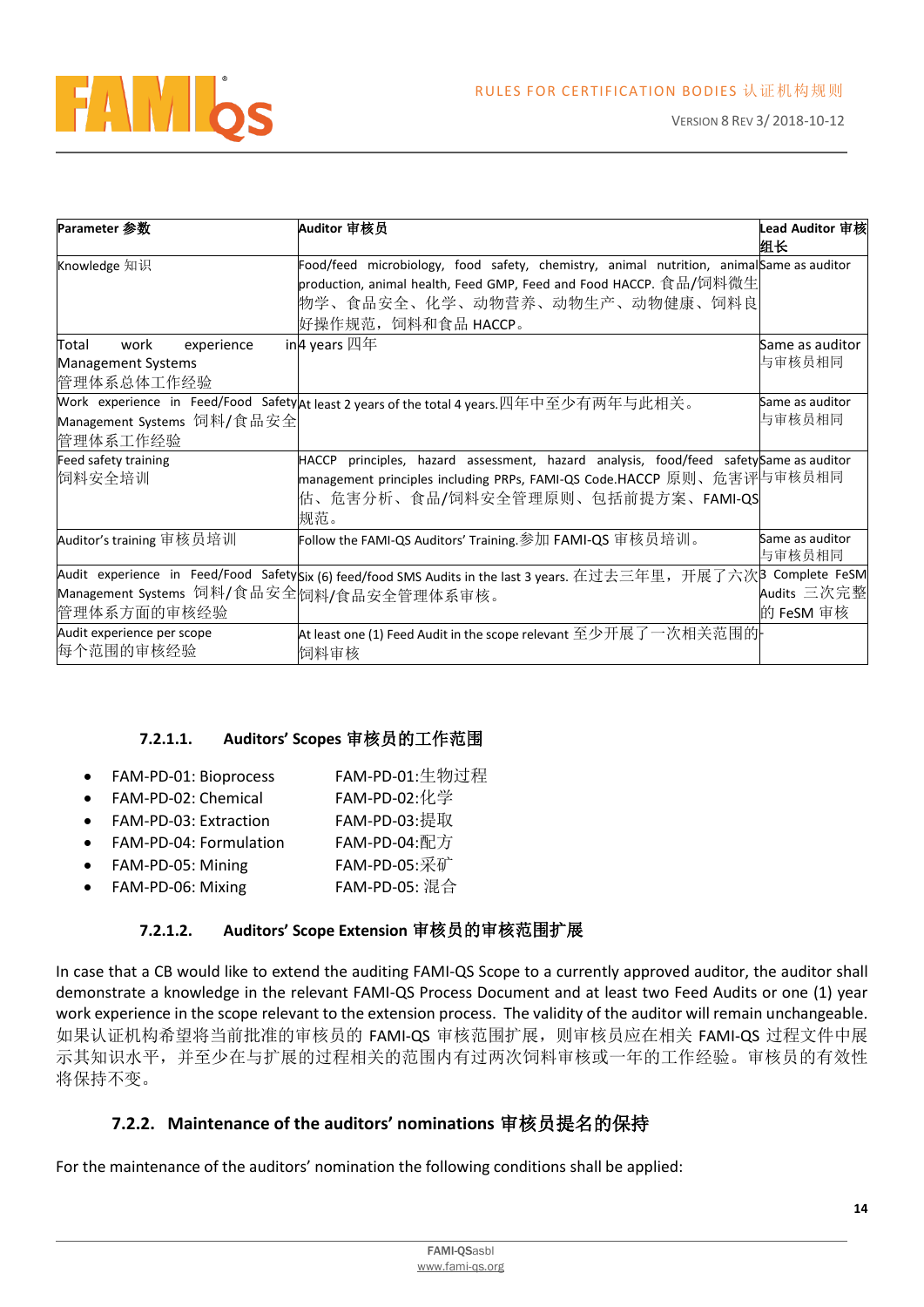

为保持提名,审核员应满足下列条件:

- a) Attend the annual training organised by FAMI-QS (train the trainer option possible). 参加由 FAMI-QS 组织的 为期两天的年度培训(可以选择培训培训师)
- b) Maintenance of the scope: 2 FAMI-QS Audits in each approved process within the validity period.涵盖范围的 保持:在有效期内对每个核准工艺过程进行两次 FAMI-QS 审核。
- c) The Certification Body shall monitor each FAMI-QS auditor. The documented monitoring process for auditors shall include a combination of on-site evaluation, review of audit reports and feedback from clients or from the market. Each FAMI-QS Auditor shall undergo at least one monitoring during his/her validity period.认证 机构应对每位 FAMI-QS 审核员进行检查。对审核员的相关工艺过程检查记录应包括现场评估、审核报 告评审以及客户或市场反馈。应对每位 FAMI-QS 审核员在其有效期内至少进行一次检查。

If no audit experience can be shown for a period of four (4) years per scope, action shall be taken for the scope reduction of an auditor.

如果一名审核员对于一个涵盖范围四年内没有开展审核,则该涵盖范围应该被取消。

The maintenance of the auditor's nomination is a responsibility of the Certification Body. 认证机构负责保持审核员的提名。

## <span id="page-14-0"></span>**7.3. Use of individual external auditors and external technical advisors** 外部审核 员和外部技术专家的使用

The requirements of ISO/IEC 17021-1:2015, § 7.3 shall apply.ISO/IEC 17021-1: 2015 第§7.3 章节的要求予以适用。

## <span id="page-14-1"></span>**7.4. Personnel records** 人员记录

The requirements of ISO/IEC 17021-1:2015, § 7.4 shall apply.ISO/IEC 17021-1: 2015 第§7.4 章节的要求予以适用。

## <span id="page-14-2"></span>**7.5. Outsourcing** 外包

The requirements of ISO/IEC 17021-1:2015, § 7.5 shall apply.ISO/IEC 17021-1: 2015 第§7.5 章节的要求予以适用。

# <span id="page-14-3"></span>**8. Information requirements** 信息要求

# <span id="page-14-4"></span>**8.1. Public Information** 公开信息

The requirements of ISO/IEC 17021-1:2015, § 8.1, shall apply.ISO/IEC 17021-1: 2015 第§8.1 章节的要求予以适用。

## <span id="page-14-5"></span>**8.2. Certification Documents** 认证文件

The requirements of ISO/IEC 17021-1:2015, § 8.2, shall apply.ISO/IEC 17021-1: 2015 第§8.2 章节的要求予以适用。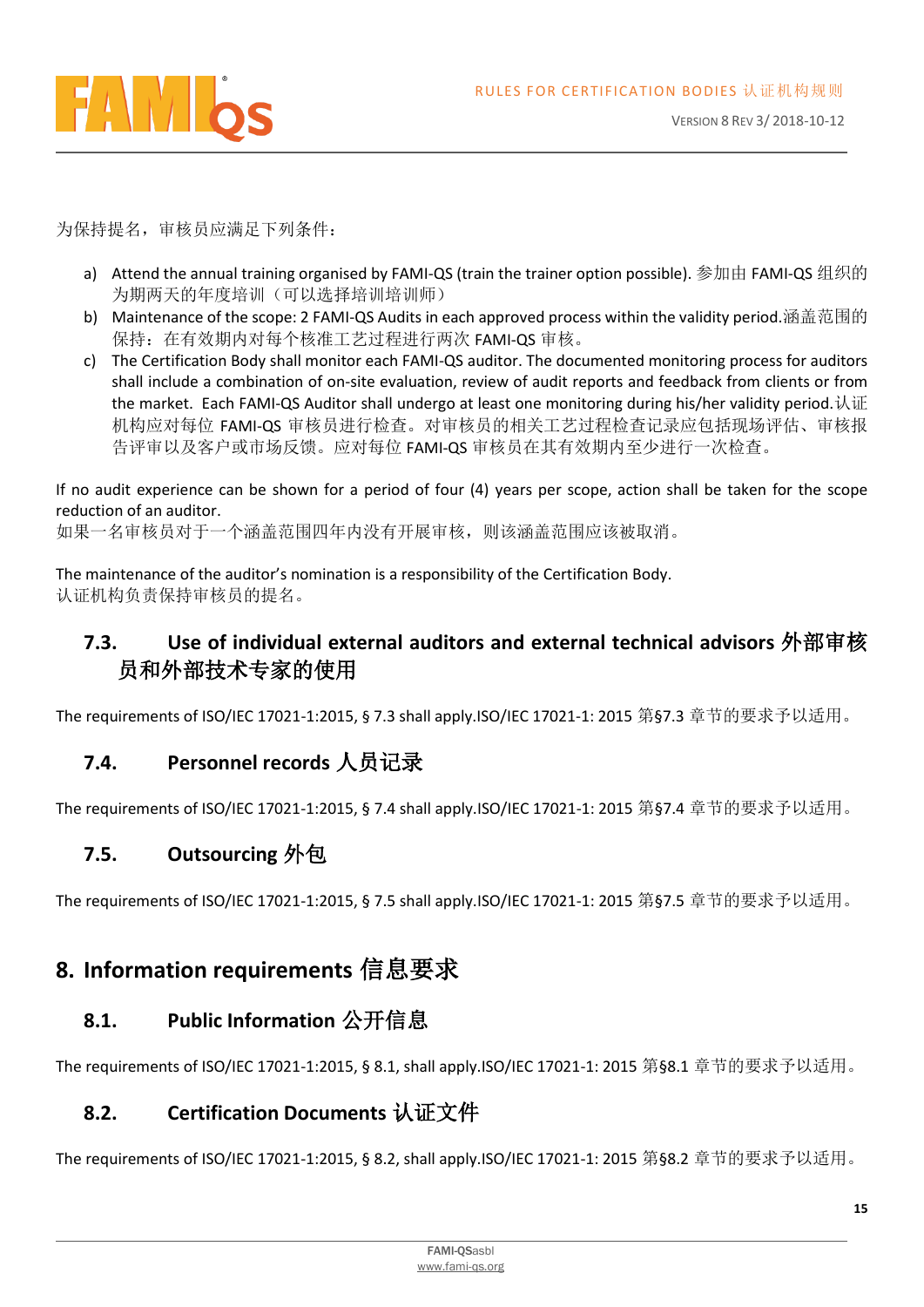

## <span id="page-15-0"></span>**8.3. Certificate** 证书

#### **8.3.1. Text on the certificate** 证书上的文本

<span id="page-15-1"></span>Text on the certificate (minimum information):证书上的文本(至少包含的信息)

*Operator's Name* 经营者名称

*has implemented and maintains a Feed Safety and Quality Management System including Good Manufacturing Practice (GMP) in compliance with:*已实施并保持饲料安全及质量管理体系,包括符合良好操作规范(*GMP*)*,* 遵守: *FAMI-QS Code (Version x, yyyy-mm-dd*)*FAMI-QS* 规范 *(*第 *x* 版*,* 年*-*月*-*日)

on the following site/s(1) XXX 在以下场所(1) XXX

FAMI-QS Site Registration: FAM-*xxxx/xx*FAMI-QS 场所注册号: FAM-*xxxx/xx*

for Activity(2) of Specialty Feed Ingredients 来自 XX 工艺流程<sup>(3)</sup>的特殊饲料成分 XX 活动<sup>(2)</sup>

From Process (3)

Feed Chain Category (4) DI, K, FI, FII 饲料链类别(4)DI, K, FI, FII

The Operator implements measures for feed fraud / feed defense according to the FAMI-QS Supply Chain Integrity Module V XX 经营者根据 FAMI-QS 供应链诚信模块 V XX 实施饲料欺诈/饲料防御措施

This certificate is valid until: yyyy-mm-dd 此证书有效期至: 年-月-日

Signature of the Certification Body:认证机构签字: *\_\_\_\_\_\_\_\_\_* Place, Date yyyy-mm-dd 地点, 日期年-月-日

*For the validity of this certificate please chec[k www.fami-qs.org](http://www.fami-qs.org/)*

对此证书的有效性*,* 请查 *[www.fami-qs.org](http://www.fami-qs.org/)*

 $<sup>(1)</sup>$  For Operators running multiple manufacturing processes at different sites, it is sufficient to issue one certificate listing all the</sup> sites.对于在不同地址运行多个生产过程的经营者来说,发布包含所有地址的一张证书就可以了。

(2) Activity means: **Production** and/ or **Trading**. The term placing on the market may also be used but the activity production or trade shall be specified, e.g. *placing on the market (trade, production)*. Any other term like design and development, warehousing, transportation is not allowed.活动的定义: 生产和/或贸易。投放市场的术语也可以使用, 但应明确规定活动是生产或贸易 ,如投放市场(贸易和*/*或生产)。不允许使用设计、开发、仓储、运输等其他术语。

- **Placing on the market (TRADE)** – Applicable for traders who place specialty feed ingredients on the market purchased from suppliers certified with one of the mutually recognized standards (see document P-MS-003). -投放市场(贸易) - 适用于在市场上销售特殊饲料成分的贸易商,这些饲料成分是从经过相互认可的标准认证的供应商 处购买的(见文件 P-MS-003)。

**- Placing on the market (PRODUCTION)**– Applicable for Operators who place specialty feed ingredients on the market purchased as feed from suppliers that are not certified with one of the mutual recognized standards and for food grade specialty feed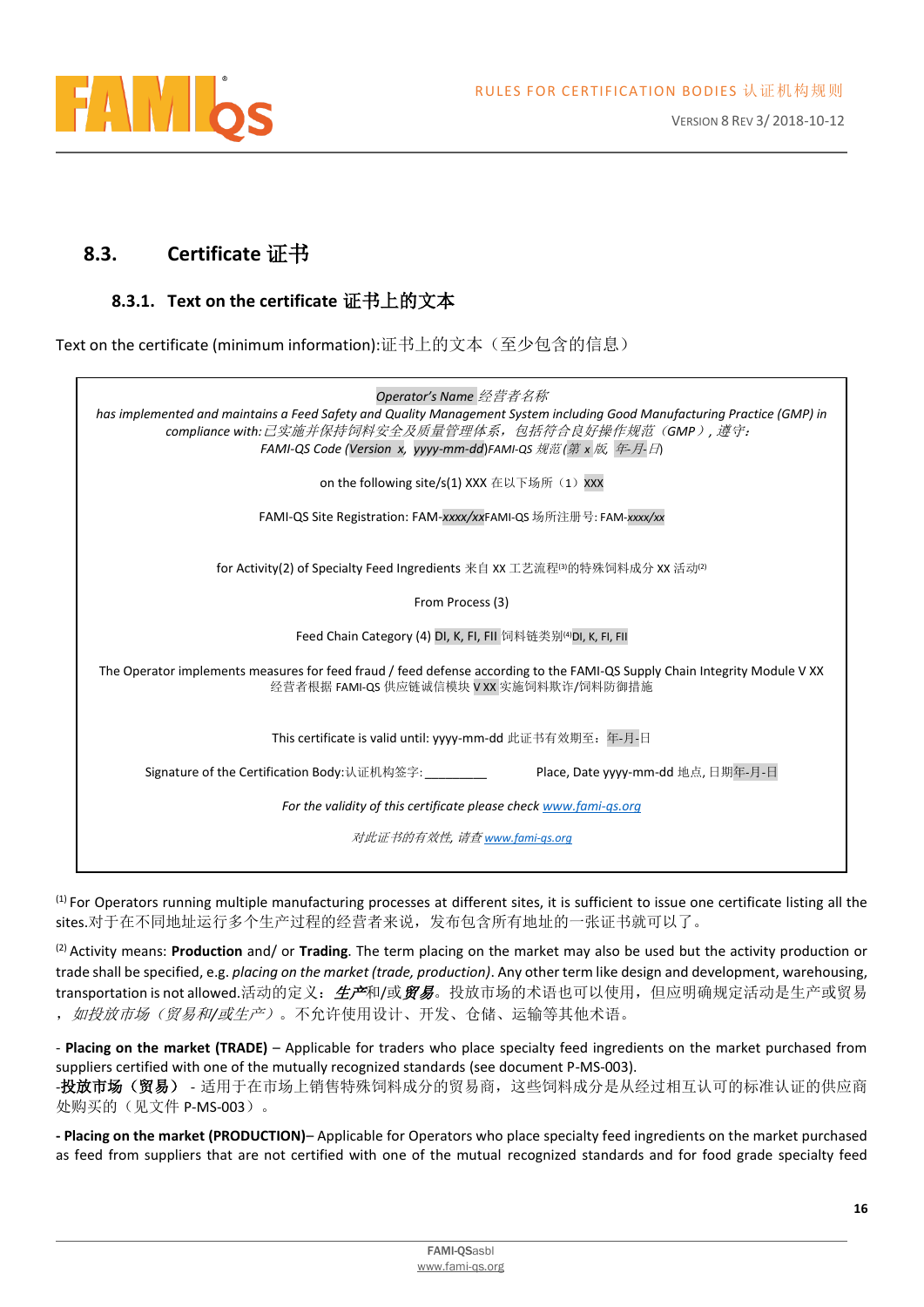

VERSION 8 REV 3/ 2018-10-12

ingredients, food ingredients and pharma grade specialty feed ingredients. The purchasing has to fulfil the requirements of the FAMI-QS Code. The HACCP plan at the level of the trading office shall consider all the hazards related to the production (level of the producer).

- 投放市场(生产) -适用于在市场上销售特殊饲料成分的经营者,这些成分是从未经相互认可的标准认证的供应商以饲 料购买的,并用于食品级特殊饲料成分、食品成分和制药级特殊饲料成分。采购必须满足 FAMI-QS 规范的要求。贸易办 公室级别的 HACCP 计划应考虑与生产相关的所有危害(生产者的级别)。

**- Traders that place on the market products under their own label, are considered producers.** In case the subcontractor is not certified against one of the standards with which the FAMI-QS maintains mutual recognition arrangements, the CB shall consider to audit the contracted manufacturer at least once within the certification cycle.

-以自己的标签在市场上销售产品的贸易商被视为生产商。如果分包商未通过与 FAMI-QS 保持相互认可安排的标准之一 的认证,则认证机构应考虑至少在认证周期内对合同生产商进行一次审核。

NOTE - In this case, the activity is production but the feed chain category is FII (see categories below in  $(4)$ )

注意: 在这种情况下, 活动是生产, 但饲料链类别是 FII (参见以下 (4) 中的类别<sup>(4)</sup>))

Example 1: If a trader does repackaging for FAMI-QS, this is considered production since the trader shall manage additional risk/ hazards.

示例 1: 如果贸易商为 FAMI-QS 进行重新包装,这就被视为生产,因为贸易商应管理额外的风险/危险。

Example 2: In case the Operator has a pharma grade ingredient and want to sell as feed grade ingredient, this is also considered as production activity. Here, the Operator shall ensure that the pharma grade ingredient is compliant with the feed grade requirements.

示例 2: 如果经营者具有药品级成分并且想要将其作为饲料级成分出售,则这也被视为生产活动。此处,经营者应确保 药品级成分符合饲料级要求。

These activities are not traditional production activities, but the auditor shall approach them as production. From the perspective of ISO/TS 22003:2013 these activities fall under Scope F.

这些活动不是传统的生产活动,但审核员应将其视为生产活动。从 ISO / TS 22003: 2013 的角度来看,这些活动属于范围 F。

<sup>(3)</sup> Production Process: The Certification Body shall identify and clearly state the process from which the ingredients are resulting from: **Bioprocess – Chemical – Mixing – Formulating – Mining – Extraction** 生产工艺:认证机构应识别并清晰地说明产品的 生产过程属于:生物过程**–**化学**–**混合**–**配方**–**采矿**–**提取。

**(4)Classification of feed chain categories applicable to FAMI-QS (ISO/TS 22003:2013 – Annex A):**适用于 **FAMI-QS** 的饲料链类别 分类(**ISO / TS 22003**:**2013 -** 附件 **A**):

DI: for products fed directly to the animal and/or delivered to the farm DI:用于直接喂养动物和/或送到农场的产品 K: products not given directly to the animals and/or not sold directly to the farm K: 产品不直接喂养动物和/或不直接销售给 农场

FI: when Operators trade their own products FI: 经营者交易自己的产品

FII: when Operators trade products not produced by themselvesFII: 当经营者交易非自己生产的产品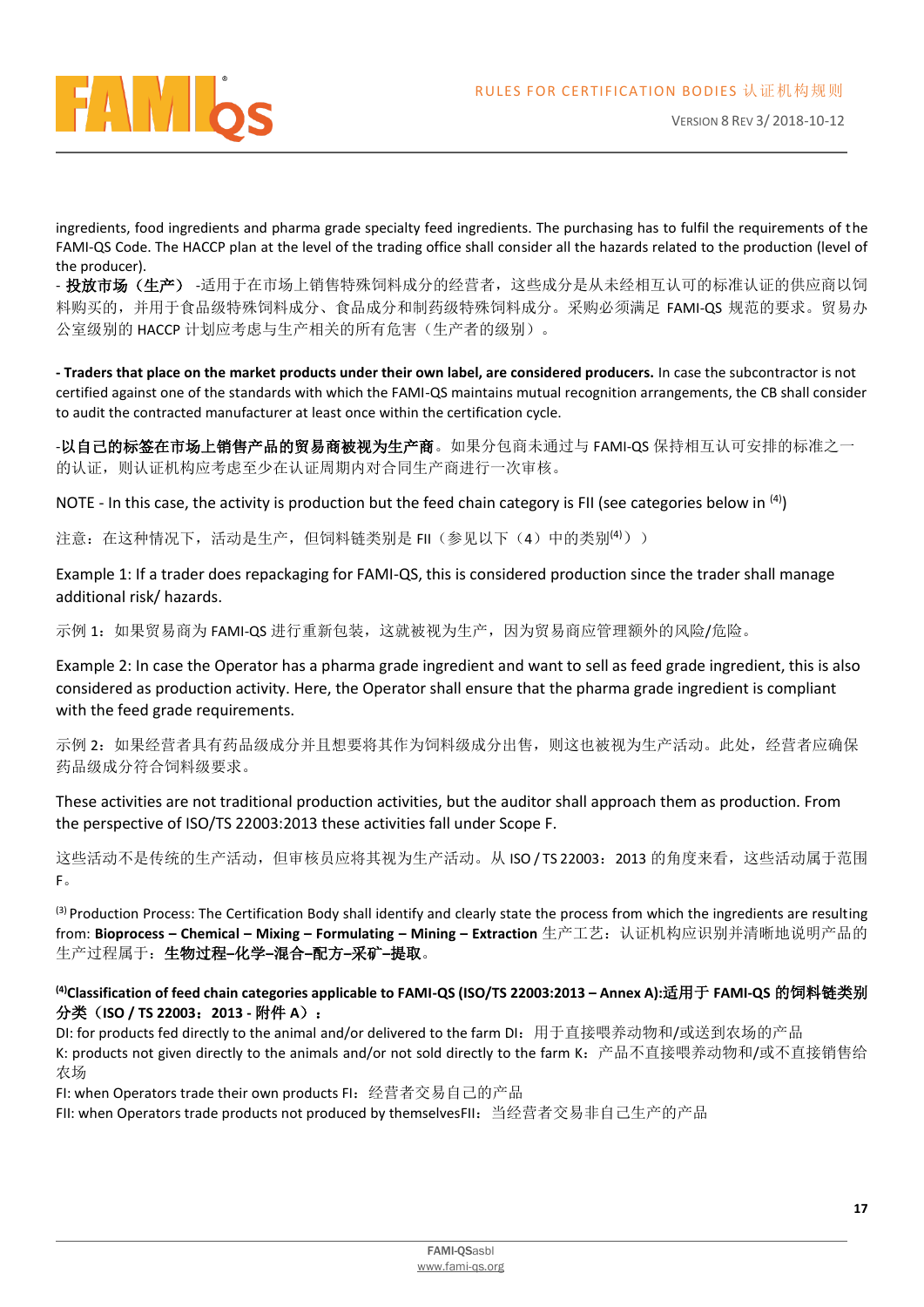

#### **8.3.2. Withdrawal of certificates** 撤销证书

<span id="page-17-0"></span>The withdrawal of a certificate remains the responsibility of the Certification Body. Once a withdrawal is confirmed, the name of the Operator will be removed from the FAMI-QS "*Certified Companies Register*" on the website. 认证机构负责证书的撤销。一旦确认证书撤销,经营者的名字将从 FAMI-QS 网站上"*已认证企业登记册*"中被 删除。

Certified companies holding valid certificates are listed on the above mentioned FAMI-QS website. 持有有效证书的认证企业将在 FAMI-QS 网站上展示。

A note of a withdrawn certificate will be e-mailed to all FAMI-QS certified companies and also uploaded on our section *Notification* of the FAMI-QS website.

<span id="page-17-1"></span>证书撤销通知将通过邮件发送给所有 FAMI-OS 获证企业,并且将上传 FAMI-OS 网站的*通知*栏目。

#### **8.3.3. Suspended Certificates** 暂停证书

The suspension of a certificate remains the responsibility of the Certification Body. CBs shall maintain a register of the suspended certificates. The minimum information that shall be included in the register is: 认证机构负责证书的暂停。认证机构应保存暂停证书的登记记录。应列入登记记录的信息至少包含:

- a) Name of the company;企业名称;
- b) Certificate number;证书编号;
- c) Reason of the suspension;暂停原因;
- d) Suspension period;暂停期限;
- e) Conditions for termination of the suspension. 暂停终止的条件。

The CB shall make FAMI-QS immediately aware about the suspension of a certificate. The name of the Operator will be removed from the section certified companies on the FAMI-QS website during the period of the suspension. 认证机构应立即告知 FAMI-QS 关于证书的暂停。在证书暂停期间, 经营者的名称将从 FAMI-QS 网站移除。

A list of suspended FAMI-QS certificates will be maintained on line. Suspension cannot exceed three months. Following that period, a FAMI-QS certified company will be removed from the FAMI-QS website. Initial audit shall be applied if the Operator wishes to restore its FAMI-QS certificate.

一个 FAMI-QS 证书暂停列表将保持在线。暂停不能超过 3 个月。超出这个期限,FAMI-QS 认证企业名字将在 FAMI-QS 网站上被移除。如果经营者希望恢复 FAMI-QS 认证,将进行初次认证审核。

#### **8.3.4. Exclusions on certificates** 证书的除外条款

<span id="page-17-2"></span>It is an obligation of the FAMI-QS certified Operators not to mislead stakeholders and authorities regarding the scope of their certification, validity of the certificate and site(s).

<span id="page-17-3"></span>FAMI-QS 获证经营者有义务在证书范围、证书的有效性及地址方面不对利益相关方和当局产生误导。

#### **8.3.5. Invoicing Address/Registration Address** 发票地址**/**注册地址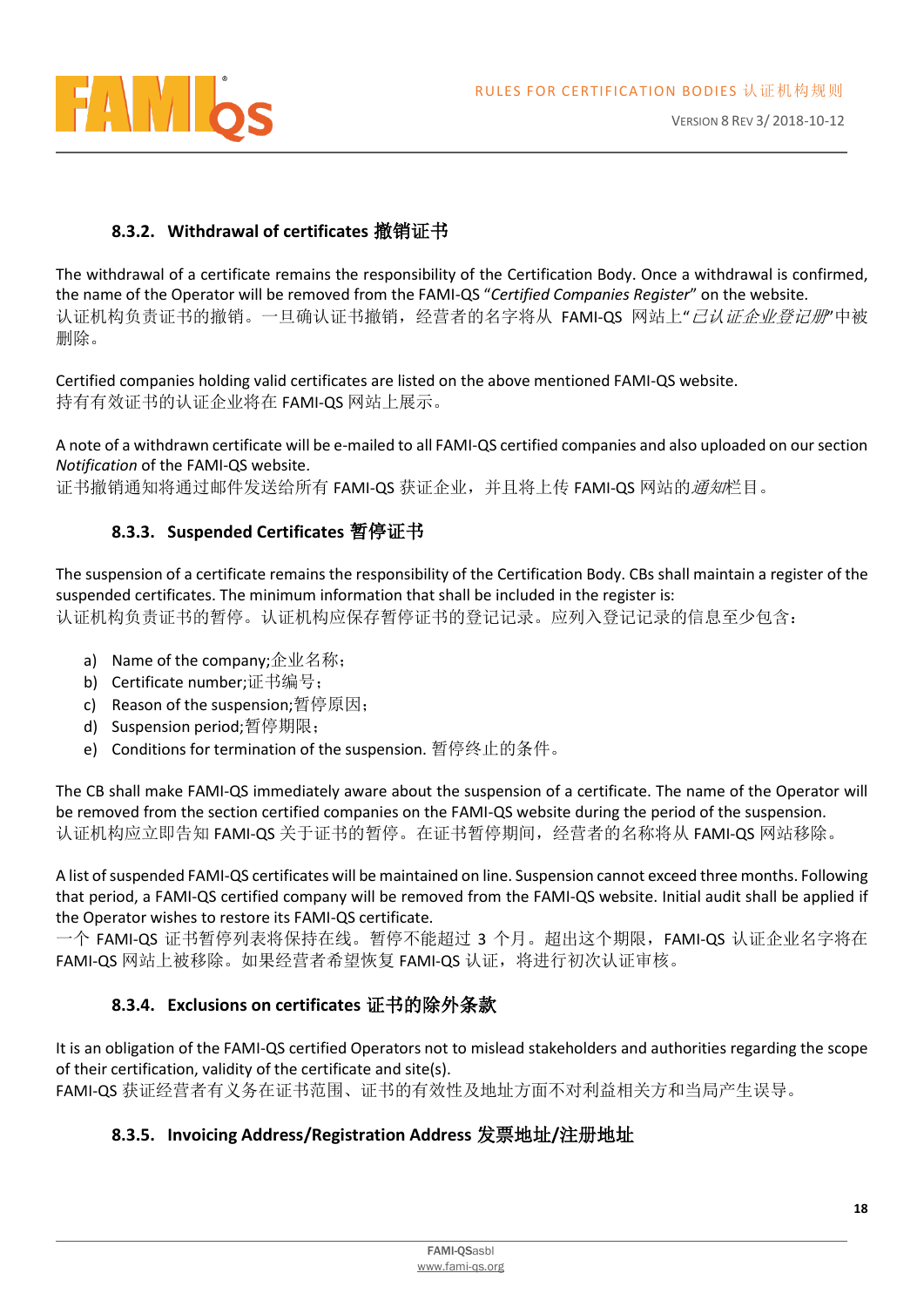

The responsibility for placing products on the market relies in the invoicing address. Therefore, this address must be included under the Operator´s Certificate

在市场上销售产品的责任在于开具发票的场所地址。因此,这个地址必须包含在经营者证书上。

In the event that the invoicing address is a PO box or no activity is taking place at the location, the address can be included on the certificate after a desk review of the legal documents (business registration, registration with the feed authorities, where applicable) performed by the auditor. This is not applicable when the invoicing address is holding responsibilities for warehousing, transportation, etc.

如果发票地址是个邮政信箱,或者该地点没有发生任何活动,则在审核员对其法律文件(企业注册、在饲料 主管部门的注册,如适用)进行书面材料审查后,可将该地址包含在证书中。这不适用于当发票地址承担仓 储、运输等责任时。

All the traceability and recall procedures are under the responsibility of the invoicing address. In this case,employees of the invoicing address shall be involved in the audit for the relevant parts.

<span id="page-18-0"></span>所有的追溯和召回程序都由发票地址负责。在这种情况下,在发票地址工作的员工应参与相关部分的审核。

#### **8.3.6. Transfer of Accredited FAMI-QS Certificates** 转换认可的 **FAMI-QS** 证书

For the transfer of accredited FAMI-QS certificates, IAF MD2:2017 Mandatory Document for the Transfer of Accredited Certification of Management Systems shall be applied.

对于经认可的 FAMI-QS 证书的转换, 应适用 IAF MD2:2017 管理体系认可认证转换强制性文件要求。

The Certification Bodyresponsible for the transfer shall contact FAMI-QS Secretariat prior to the transfer for preapproval. FAMI-QS Secretariat will communicate any open issues related to the transfer of the certificate (if applicable).

负责证书转换的认证机构,应在转换前联系 FAMI-QS 秘书处对转换进行预审批。FAMI-QS 秘书处将就任何关 于证书转换(如适用)的未决信息进行沟通。

## <span id="page-18-1"></span>**8.4. Reference to certification and use of marks** 认证资格的引用和标志使用

The requirements of ISO/IEC 17021-1:2015, § 8.3, shall apply.ISO/IEC 17021-1:2015, § 8.3 章节的要求予以适用。

The Certification Bodiesneed to confirm that the FAMI-QS logo is used by the certified company according to the FAMI-QS requirements. A statement on the correct use of the FAMI-QS logo shall be included in the audit report's "*General Assessment*" section.

认证机构需要确认获证企业是根据 FAMI-QS 的要求使用 FAMI-QS 标志的。FAMI-QS 标识的正确使用的描述应 包括在审核报告的"综合评价"部分。

The FAMI-QS name and logo may only be used by Operators that have obtained certification from a Certification Body recognized by FAMI-QS. The right to use the FAMI-QS logo and/or name is exclusively granted by FAMI-QS and can be withdrawn at any moment in the event of non-compliance with certification requirements.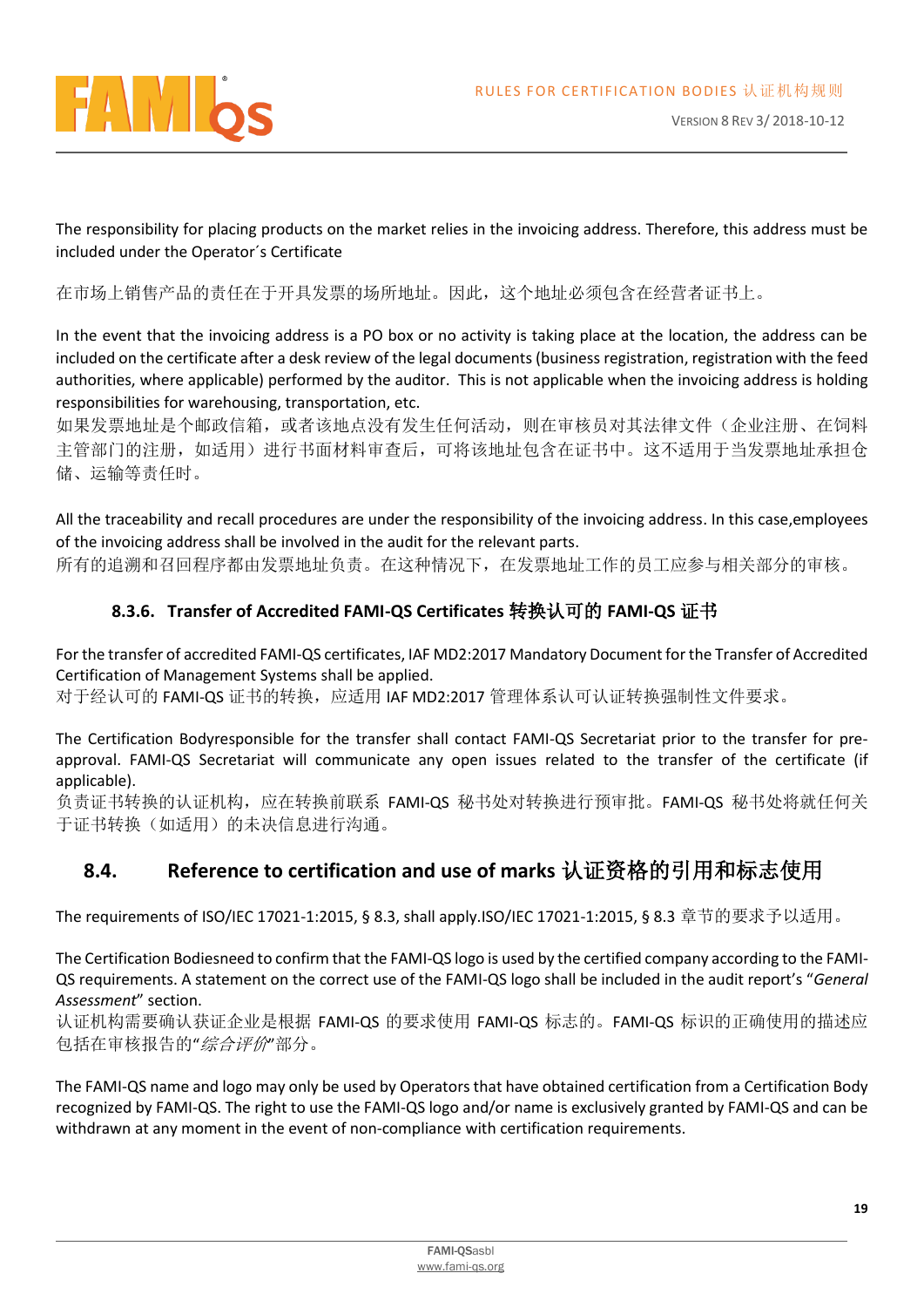

FAMI-QS 名称和标志仅供获得 FAMI-QS 认可的认证机构获证的经营者使用。FAMI-QS 标志和/或名称使用权是 由 FAMI-QS 独家授予,并且可以在不符合认证要求的情况下随时撤销。

Certified Operators may display the FAMI-QS logo for the period of validity of their certificate. Use or display of the FAMI-QS logo does not constitute proof that the Operator is certified. 获证的经营者可在他们的证书有效期内使用 FAMI-QS 标志。FAMI-QS 标志使用或展示不能证明公司已认证。

The FAMI-QS logo is available upon request made to the FAMI-QS Secretariat and/or to the relevant CB. It may be used only in its original colours and proportions. Guidelines are displayed on the FAMI-QS Website. FAMI-QS 秘书处和/或有关的认证机构可根据要求提供 FAMI-QS 标志。标志仅可以其原始颜色和比例使用。使 用指南在 FAMI-QS 网站上公示。

The FAMI-QS name and logo shall not be used on products, packaging, labels, means of transport, but may be used on certificates, advertisements and brochures.

FAMI-QS 名称和标志不得用于产品、包装、标签、运输工具,但可用于证书、广告和宣传册。

## <span id="page-19-0"></span>**8.5. Confidentiality** 保密

The requirements of ISO/IEC 17021-1:2015, § 8.4 shall apply.应适用 ISO/IEC 17021-1:2015 §8.4 章节的要求。

# <span id="page-19-1"></span>**8.6. Information exchange between Certification Body and its clients** 认证机构与 其客户之间的信息交换

#### **8.6.1. Information on the certification activity and requirements** 认证过程和要求的信息

<span id="page-19-3"></span><span id="page-19-2"></span>The requirements of ISO/IEC 17021-1:2015, § 8.5.1 shall apply.应适用 ISO/IEC 17021-1:2015 §8.5.1 章节的要求。

#### **8.6.2. Notice of changes by Certification Body** 认证机构的变更通知

The requirements of ISO/IEC 17021-1:2015, 8.5.2 shall apply.应适用 ISO/IEC 17021-1:2015 §8.5.2 章节的要求。

The Certification Bodiesshall have a procedure in place to notify the FAMI-QS certified Operators of the FAMI-QS specific requirements and any changes related to the certification procedure. 认证机构应当建立相关程序,通知 FAMI-QS 获证经营者关于 FAMI-QS 具体要求和任何认证程序相关的变化。

#### **8.6.3. Notice of changes by a certified client** 获证客户的变更通知

<span id="page-19-4"></span>The Certification Bodiesshall ensure that the FAMI-QS certified Operator informs the Certification Body and FAMI-QS without delay, of the following changes:

认证机构应确保 FAMI-QS 获证的经营者如发生以下变更,应立即通知认证机构和 FAMI-QS:

a) Legal, commercial, organisational status or ownership;法律、商业、组织状态或所有权;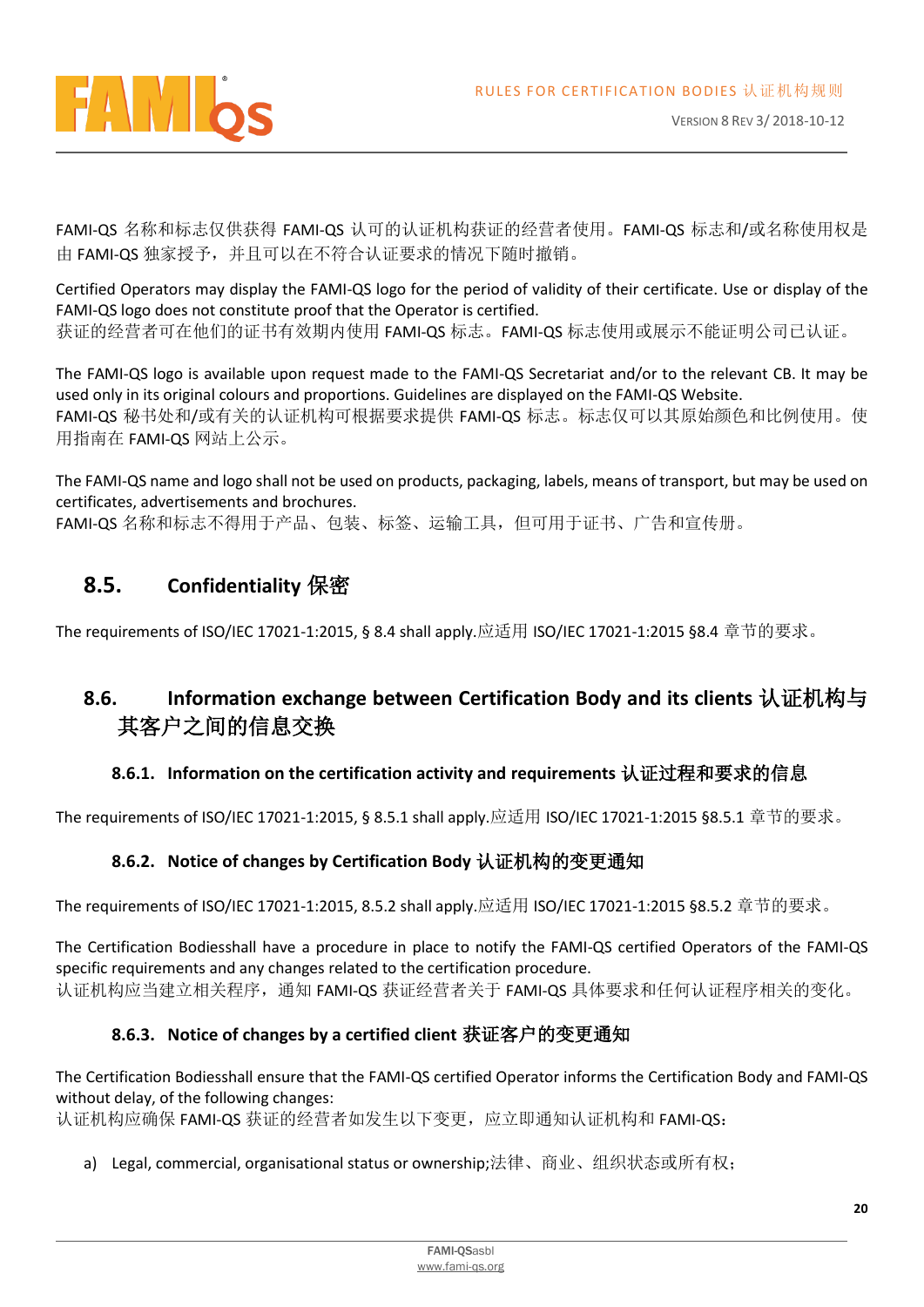

- b) Operator and management changes;经营者及管理变更;
- c) Contact address and sites;联系地址和地点;
- d) Changes to the current certified scope;现行认证范围的变更;
- e) Major changes to the management system and processes;管理体系和过程的重大变化;
- f) Issues related to the safety of the product;与产品安全有关的问题;
- g) Any other issue which may affect the capability of the Feed Safety and Quality Management System.影响饲 料安全质量管理体系能力的其他问题。

For changes regarding a, b, c, d, a revision of the approval letter is required. 对于 A、B、C、D 的变更, 需要对批准函进行修改。

# <span id="page-20-0"></span>**9. Process requirements** 过程要求

# <span id="page-20-1"></span>**9.1. Pre-Certification Activities** 认证前的活动

#### **9.1.1. Application** 申请

<span id="page-20-2"></span>The requirements of ISO/IEC 17021-1:2015, § 9.1.1 shall apply.For the application, the following information, in addition to ISO/IEC 17021-1:2015, Clause 9.1.1, is required:

应适用 ISO / IEC 17021-1:2015§9.1.1 章节要求。对于申请,除了 ISO / IEC 17021-1:2015§9.1.1 章节,还要求下面 的信息:

- a) Approval letter from FAMI-QS;来自 FAMI-QS 的批准函;
- b) Licence documents appropriate for the operations of the Operator;适用于经营者运营的相关许可证文件;
- c) List of products coming from the processes covered in the FAMI-QS Scope. If, during the audit, auditors identify products that fall under FAMI-QS scope and are not part of the list, they shall immediately inform the Operator that all products shall be part of the audit. 经 FAMI-QS 范围涵盖的工艺流程生产的产品清单。如果在审核 过程中,审核员识别出 FAMI-QS 范围内的产品,并没有在列表中,则应立即通知经营者,所有产品都 应作为审核范围。
- d) List of ingredients purchased from non-assured suppliers (processing aids/intermediates are excluded); 从非 保障来源的供应商处采购的成分清单(不包括加工助剂/中间体);
- e) Information about production site(s);生产场所的信息;
- f) Externally provided services (contract manufactures, warehouses);外部提供的服务(合同工厂,仓库);
- g) Audit report from the subcontractor(s) (toll manufacturer(s), supplier(s), if applicable;如适用,分包商的审 核报告(付费制造商、供应商);
- h) Countries where the products are placed. 贸易目的国。

The CB shall not exclude activities, processes, products or services from the scope of the audit when those activities/processes/products or services can have an impact on the feed safety. These considerations shall be taken into account in the audit programme and audit plan.

当活动/工艺/产品/服务会影响饲料安全,认证机构不得从审核的范围排除这些活动、工艺、产品或服务。在 审核方案和审核计中应考虑到这些注意事项。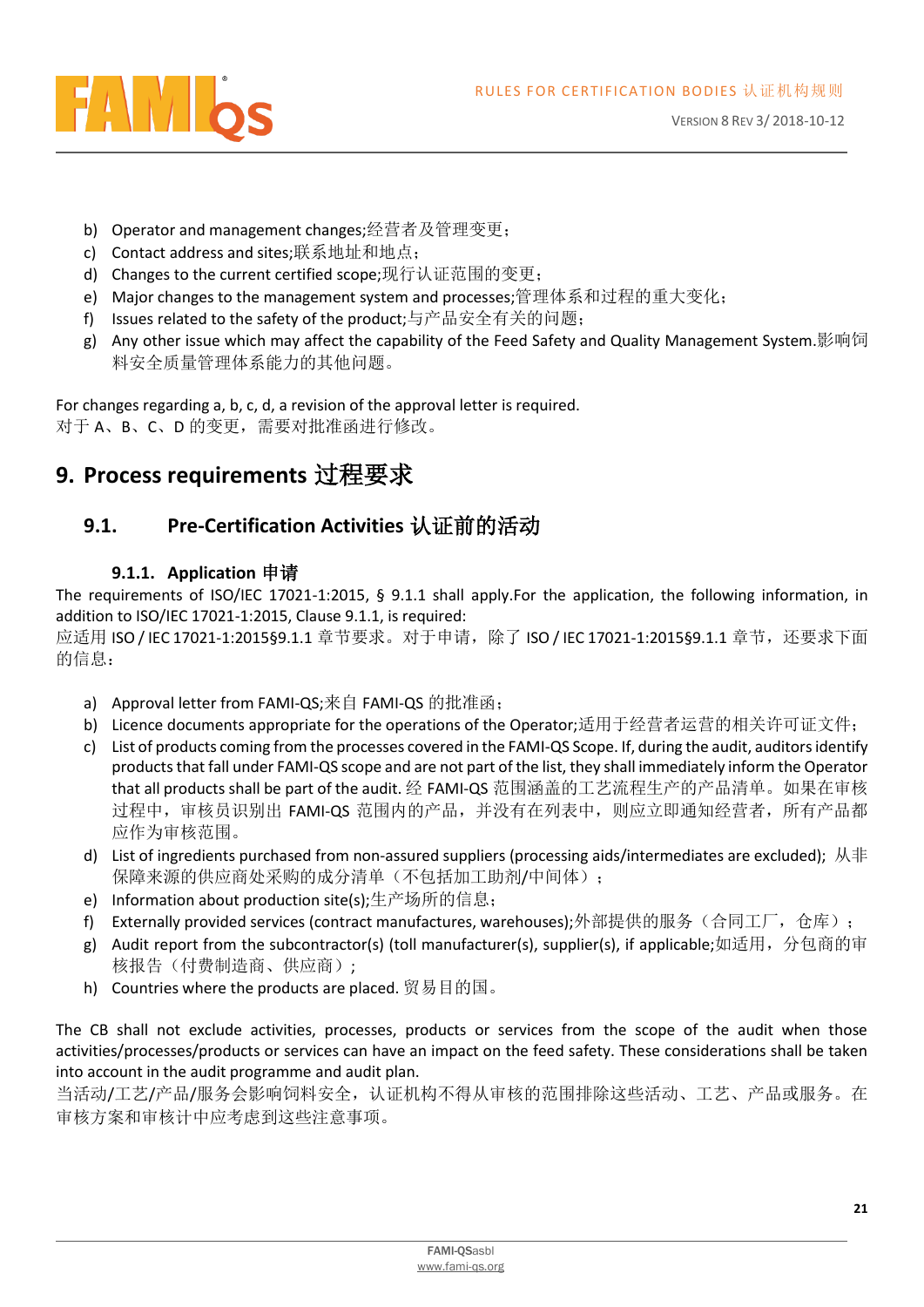

#### **9.1.2. Application review** 申请评审

<span id="page-21-1"></span><span id="page-21-0"></span>The requirements of ISO/IEC 17021-1:2015, § 9.1.2 shall apply.应适用 ISO/IEC 17021-1:2015 §9.1.2 章节的要求。

#### **9.1.3. Audit programme** 审核方案

<span id="page-21-2"></span>The requirements of ISO/IEC 17021-1:2015, § 9.1.3 shall apply.应适用 ISO/IEC 17021-1:2015 §9.1.3 章节的要求。

#### **9.1.4. Determining audit time** 确认审核时间

The requirements of ISO/IEC 17021-1:2015, § 9.1.4, shall apply.应适用 ISO/IEC 17021-1:2015 §9.1.4 章节的要求。 The requirements of Annex B.1 ISO/TS 22003:2013, shall apply.应适用 ISO/TS 22003:2013 附件 B.1 的要求。

| A                 | B          | $\mathbf{C}$   | D                         | E                               | F.                  |
|-------------------|------------|----------------|---------------------------|---------------------------------|---------------------|
| Basic audit time  | Number     | Number<br>of   | Additional auditing time  | Number of audit days per number | For each additional |
| 基本审核时间            | of         | audit days in  | dedicated<br>to<br>the    | of employees.                   | site under the same |
|                   | additional | the absence of | auditing of the files for | 每位员工的审核天数                       | Feed Safety<br>and  |
|                   | days for   | relevant<br>a  | those feed ingredients    |                                 | Quality             |
|                   | each       | certified      | purchased from<br>non-    |                                 | Management          |
|                   | additional | system.        | assured sources.          |                                 | System, operating a |
|                   | process    | 在没有相关认         | 专门用于审核从非保                 |                                 | similar             |
|                   | 每个额外       | 证体系的情况         | 证来源购买的饲料成                 |                                 | manufacturing       |
|                   | 工艺流程       | 下的审核天数         | 分文件的额外的审核                 |                                 | process.            |
|                   | 增加的天       |                | 时间。                       |                                 | 在同一饲料安全和            |
|                   | 数          |                |                           |                                 | 质量管理体系下             |
|                   |            |                |                           |                                 | 的、以类似的制造            |
|                   |            |                |                           |                                 | 工艺运营的每个额            |
|                   |            |                |                           |                                 | 外场所                 |
| Scope K, DI       | 0.5        | 0.25           | 01-05 ingredients 0.25    | 1 to $19 = 0$                   | 50% of the minimum  |
| 1.5<br>for<br>one |            |                |                           | 20 to $49 = 0.5$                | on site audit time. |
| process.          |            |                | 06-10 Ingredients 0.5     | 50 to $79 = 1.0$                | 最少现场审核时间            |
| Scope F           |            |                |                           | $80$ to $199 = 1.5$             | 的 50%               |
| 1.0               |            |                | 11-15 ingredients 0.75    | 200 to $499 = 2.0$              |                     |
| K, DI 范围          |            |                |                           | 500 to $899 = 2.5$              |                     |
|                   |            |                | More<br>than<br>15        | $900$ to 1 299 = 3,0            |                     |
| 一个工艺流程 1.5        |            |                | ingredients 1.00          | 1 300 to 1 699 = 3,5            |                     |
| 天                 |            |                | 01-05 成分 0.25             | 1 700 to 2 999 = 4,0            |                     |
|                   |            |                |                           | 3 000 to 5 000 = 4,5            |                     |
| F 范围              |            |                | 06-10 成分 0.5              | $> 5000 = 5.0$                  |                     |
|                   |            |                | 11-15 成分 0.75             |                                 |                     |
| 一个工艺流程 1.0        |            |                |                           |                                 |                     |
| 天                 |            |                | 超过 15 种成分 1.00            |                                 |                     |
|                   |            |                |                           |                                 |                     |

*Table 3 Initial Auditing Time Calculation Table.*表三:初次审核时间计算表

A: Basic audit time: In case of trading scope F, the basic audit time only covers one process from which the total number of final product(s) are derived.

A: 基本审核时间:在贸易 F 范围的情况下,基本审核时间仅包括从中获得最终产品总数的一个工艺。

B: Additional auditing time for additional manufacturing processes: For traders of the scope F, the additional time covers the total number of additional processes.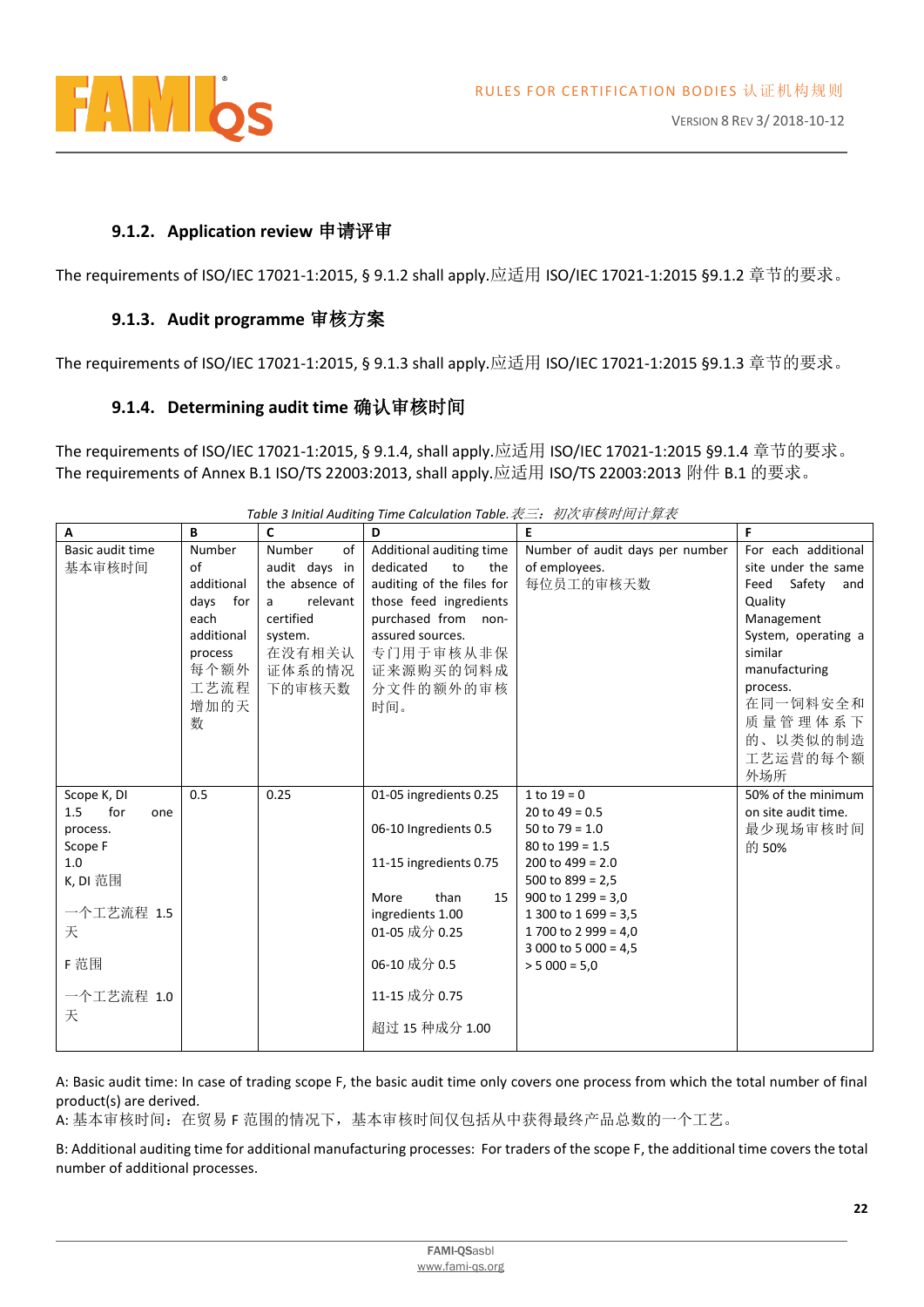

B: 额外制造工艺所增加的审核时间:对于范围 F 的贸易商,增加的时间包括额外工艺的总数。

C: In order to avoid duplication where another relevant management system (ISO 9001, GMP+, FSSC 22000, ISO 22000) is in place and when certified by the same Certification Body, column C is not applicable. Auditors shall have full access to the audit reports of those audits.

C: 为了避免重复,如果已有另一个相关管理体系(ISO9001、GMP+、FSSC22000、ISO22000),且该体系由同一认证机构 认证时, 则 C 列不适用。审核员应能充分查阅这些审核的审核报告

D: Additional auditing time dedicated to the auditing of the files for those feed ingredients entering the production process and/or trading which are coming from non-assured sources.

**D:**专用于审核进入生产工艺和/或贸易的来自非保证来源的饲料成分的文件的额外审核时间。

E: Additional auditing time according to the number of employees (FTE) under the FAMI-QS System. **E:**根据 FAMI-QS 体系下的员工数(FTE)的额外审核时间。

F: For each additional site operating under centrally controlled and administrated FAMI-QS System, 50% of the minimum on-site audit time shall be considered:(A+B+C+D+E)\*0.5

**F:**对于在集中控制和管理的 FAMI-QS 体系下运行的每个额外场所,应考虑最少现场审核时间的 50%:(A + B + C + D + E) \* 0.5

The initial certification auditing time includes the auditing time for Stage 1 and Stage 2 audit. However, it does not include the time for preparation of the audit nor for writing the audit report.

初次认证审核时间包括第 1 阶段和第 2 阶段的审核。但是,它不包括编制审核计划和编写审核报告的时间。

Auditing Time shall be approved by the FAMI-QS Scheme Manager or a competent FAMI-QS employee of the Certification Body. For Certification Bodies with more than one location offering FAMI-QS Certification services, auditing time calculation shall be released by the Certification Body's location/ branch authorised by FAMI-QS. Formal appointment is required.

审核时间由 FAMI-QS 体系经理或认证机构 FAMI-QS 胜任员工批准。对于具有一个以上提供 FAMI-QS 认证服务 地点的认证机构,审核时间计算应由认证机构的 FAMI-QS 授权的地点/分支机构发布。需要正式任命。

Auditing time calculation shall be recorded and must be traceable. A reduction of maximum of 10% can be given based on the previous experience of the Certification Body with the Operator. For integrated audits: IAF MD 11 shall be applied for the auditing time reduction.审核时间的计算应记录在案并可追溯。根据认证机构之前与该经营者的 经验,审核时间最多可减少 10%。对于综合审计:应按照 IAF MD 11 的规定减少审核时间。

#### <span id="page-22-0"></span>**9.1.5. Auditing Time Calculation for Surveillance audit and Re-Certification** 监督审核和再认证审 核的审核时间计算

- **a) Surveillance Audit:** the total minimum surveillance audit time shall be one-third of the initial certification audit time, with a minimum of eight hours. 监督审核:总最低监督审核时间应为初次认证审核时间的三分之一,最少为 8 小时。
- **b) Re-Certification Audit:** the total minimum time shall be two-thirds of the initial certification audit time, with a minimum of eight hours.

再认证审核:总最短时间为首次认证审核时间的三分之二,最少 8 小时。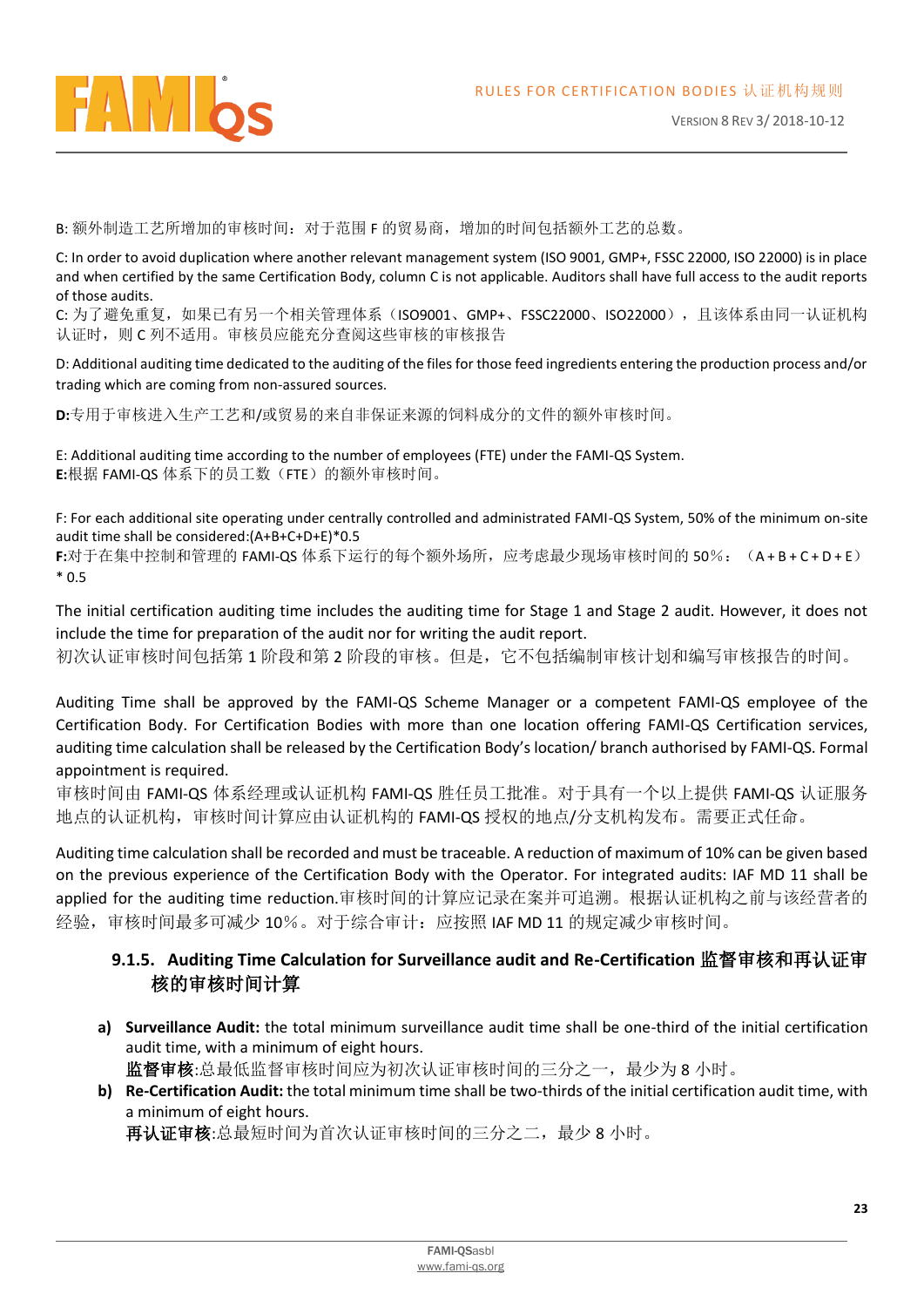

The initial surveillance and re-certification auditing time does not include the time for preparation of the audit nor for writing the audit report.

<span id="page-23-0"></span>初次监督和再认证审核时间不包括编制审核计划的时间,也不包括编写审核报告时间。

#### **9.1.6. Multisite sampling** 多场所的抽样

The requirements of ISO/IEC 17021-1:2015, § 9.1.5 shall apply.应适用 ISO/IEC 17021-1:2015 §9.1.5 章节的要求。 The requirements of ISO/TS 22003:2013, § 9.1.5.2 shall apply.应适用 ISO/TS 22003:2013, § 9.1.5.2 章节的要求。

#### **9.1.7. Multiple management systems standards** 多管理体系标准

<span id="page-23-1"></span>The requirements of ISO/IEC 17021-1:2015, § 9.1.6, apply. The IAF MD 11:2013 and IAF MD 1:2018 should be considered.应适用 ISO/IEC 17021-1:2015 §9.1.6 章节的要求。可考虑 IAF MD 11:2013 和 IAF MD 1:2018。

### <span id="page-23-2"></span>**9.2. Planning audits** 策划审核

The requirements of ISO/IEC 17021-1:2015, § 9.2, shall apply.应适用 ISO/IEC 17021-1:2015 §9.2 章节的要求。

Traders that place on the market products under their own label, are considered producers. Production in this case is done by a subcontractor. In case the subcontractor is not certified against one of the standards with which FAMI-QS maintains mutual recognition arrangements (see document P-MS-003), the CB shall consider auditing the contracted manufacturer, at least once within the certification cycle.

用自己的标签在市场上销售产品的贸易商被视为生产者。该案例中的生产由分包商完成。如果分包商未经 FAMI-QS 或 FAMI-QS 保持互认的标准的认证,认证机构应考虑在认证周期内至少对分包制造商开展一次审核。

## <span id="page-23-3"></span>**9.3. Initial certification** 初次认证

#### **9.3.1. Initial certification audit** 初次认证审核

<span id="page-23-4"></span>The requirements of ISO/IEC 17021-1:2015, § 9.3.1 shall apply.应适用 ISO/IEC 17021-1:2015 §9.3.1 章节的要求。

#### **9.3.1.1. General** 总则

The initial certification audit of a Feed Safety and Quality Management System shall be conducted in two stages: stage 1 and stage 2.

饲料安全和质量管理体系的初次认证审核应分为两个阶段:第一阶段和第二阶段。

#### **9.3.1.2. Stage 1** 第一阶段

Planning shall ensure that the objectives of stage 1 can be met and the client shall be informed of any "on site" activities during stage 1. Stage 1 does not require a formal audit plan.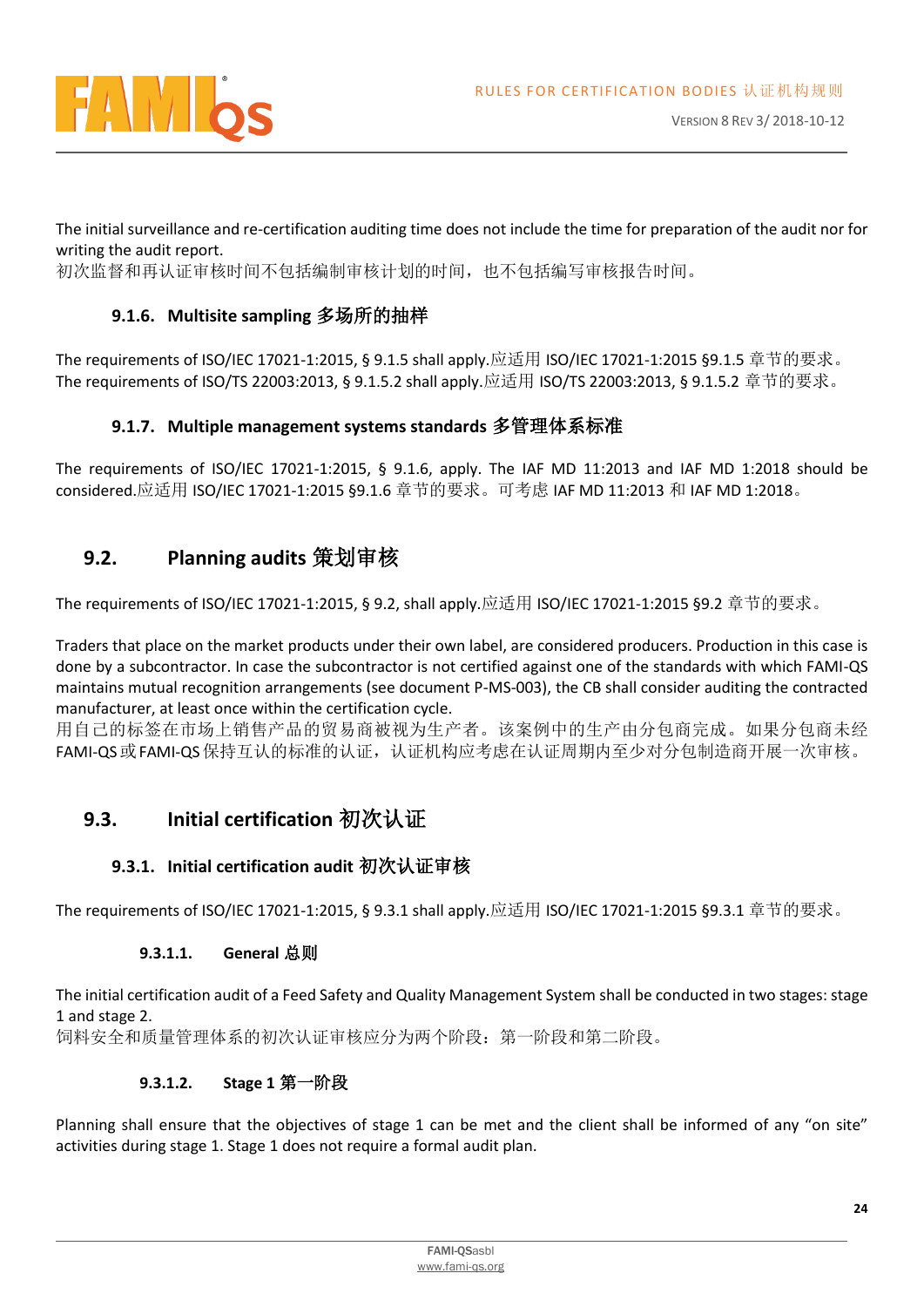

计划应确保第一阶段的目标能够得到满足,并且在第一阶段的任何"现场"活动都应通知客户。第一阶段不需 要正式的审核计划。

The objective of the stage 1 audit is to provide a focus for planning the stage 2 audit. This shall be achieved by gaining an understanding of the Feed Safety and Quality Management System, in the context of the Operator's feed safety hazard identification, analysis, HACCP plan and PRPs, policy and objectives, and in particular according to the Operator's level of preparation for the audit by reviewing the extent to which:

第一阶段的审核目的是为第二阶段审核的规划提供重点。这应当通过对饲料安全与质量管理体系的理解获得, 即了解经营者的饲料安全风险识别、分析、HACCP 计划和前提方案,政策和目标,尤其是通过评审以下内容, 了解经营者对审核的准备程度:

- a) The Feed Safety and Quality Management System is aligned with the requirements in the FAMI-QS Code. 饲料安全和质量管理体系与 FAMI-QS 规范中的要求相一致。
- b) The Operator has identified PRPs that are appropriate to the business. 经营者已经确定了适合该业务的前提方案。
- c) Audit report on audits carried out at the supplier premises is available (if applicable). 如果适用,在供应商处进行审核的报告。
- d) Audit report on audits carried out at the subcontractors' facilities is available (if applicable). 如果适用,在分包商处进行审核的报告。
- e) The Feed Safety and Quality Management System includes adequate processes and methods for the identification and assessment of the Operator's feed safety hazards as well as the subsequent selection and categorization of control measures according to the FAMI-QS code. 饲料安全和质量管理体系包括对经营者的饲料安全危害进行识别和评估的充分的过程和方法,以及根 据 FAMI-QS 操作规范对控制措施的后续选择和分类。
- f) The Operator complies with the relevant feed legislation. 经营者遵守相关的饲料法规。
- g) The Operator's System collects the relevant statutory and regulatory requirements, related to the production in the country of origin and the placing of the specialty feed ingredients in the country of destination. 经营者的体系收集与原产地国家的生产以及与特殊饲料成分贸易目的国的相关的法律和法规要求。
- h) The Feed Safety and Quality Management System is designed to achieve the Operator's feed safety policy.设 计的饲料安全与质量管理体系,实现了经营者的饲料安全方针。
- i) The Feed Safety and Quality Management System implementation programme allows to proceed to stage 2 of the audit.

饲料安全和质量管理体系实施方案允许进入第二阶段审核。

j) The validation, verification and improvement programmes are conform to the requirements of the FAMI-QS Code.

确认、验证和改进计划符合 FAMI-QS 操作规范的要求。

- k) The Feed Safety and Quality Management System documentation is in place and its requirements are internally and externally communicated (relevant suppliers, customers, other interested parties, etc.). 饲料安全和质量管理体系文件已经到位,其要求已进行内部和外部沟通(相关供应商、客户、其他相 关方等)。
- l) Additional documentation that needs to be reviewed /or which knowledge needs to be obtained in advance. 需要评审的额外文档,或者需要提前获得的知识。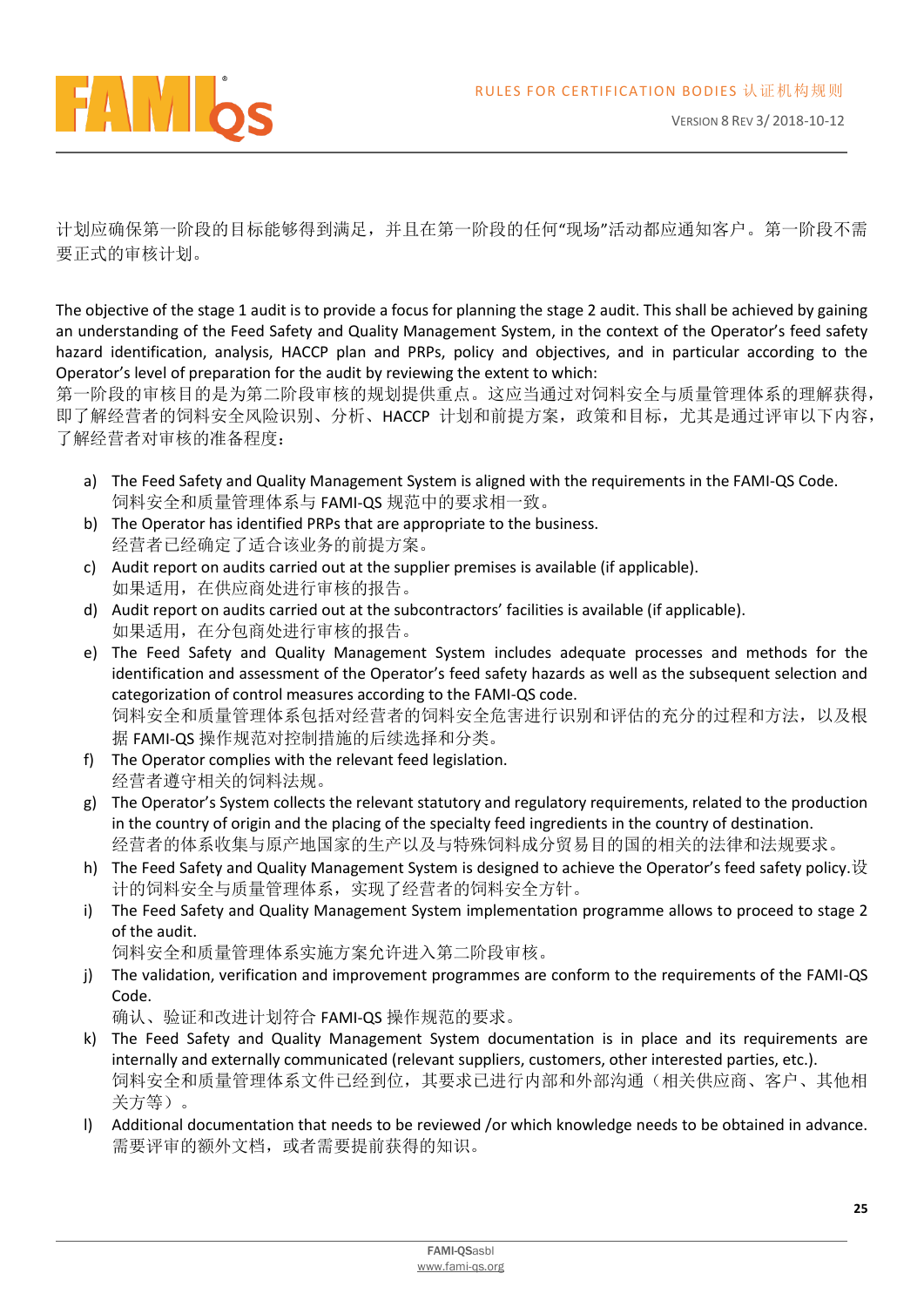

m) In exceptional circumstances, a part of stage 1 can take place off-site and shall be fully justified. The evidence demonstrating that stage 1 objectives are fully achieved shall be provided. Exceptional circumstances can include very remote location.

对于特殊情况,第一阶段的一部分内容可以非现场执行,但应完全合理。证明第一阶段目标已完全实 现的证据应予以提供。特殊情况可以包括非常偏远的地点。

In case the client is already certified to a Feed Safety and Quality Management System by the same Certification Body, stage 1 can be skipped.

如果客户已经通过同一认证机构对饲料安全和质量管理体系认证,则可以跳过第一阶段。

The interval between stage 1 and stage 2 shall not be longer than 6 months. Stage 1 shall be repeated if a longer interval is needed.第一阶段和第二阶段之间的时间间隔不得超过 6 个月。如果需要较长时间间隔, 则应重复第 一阶段。

#### **9.3.1.3. Stage 2** 第二阶段

The requirements of ISO/IEC 17021-1:2015, § 9.3.1.3 shall apply. 应适用 ISO/IEC 17021-1:2015 §9.3.1.3 章节的要求。

Any part of the Feed Safety and Quality Management System that is audited during the stage 1 audit and determined to be fully implemented, effective and in conformity with requirements, may not need to be re-audited during the stage 2 audit.

在第一阶段审核期间审核并已确定完全执行、有效且符合要求的饲料安全和质量管理体系的任何部分,在第 二阶段审核期间可能不需要重新审核。

However, the Certification Bodyshall ensure that the already audited parts of the Feed Safety and Quality Management System continue to conform to the certification requirements.

但是,认证机构应确保饲料安全和质量管理体系已经审核的部分继续符合认证要求。

In this case, the audit report shall include these findings and shall clearly state that conformity has been established during the stage 1 audit.

在这种情况下,审核报告应包括第一阶段审核期间的这些发现,并应明确说明已建立的符合性。

## <span id="page-25-0"></span>**9.4. Conducting audits** 实施审核

<span id="page-25-1"></span>The requirements of ISO/IEC 17021-1:2015, § 9.4 shall apply.应适用 ISO/IEC 17021-1:2015 §9.4 章节的要求。

#### **9.4.1. General** 总则

<span id="page-25-2"></span>The requirements of ISO/IEC 17021-1:2015, § 9.4.1 shall apply.应适用 ISO/IEC 17021-1:2015 §9.4.1 章节的要求。

#### **9.4.2. Conducting the opening meeting** 召开首次会议

<span id="page-25-3"></span>The requirements of ISO/IEC 17021-1:2015, § 9.4.2 shall apply.应适用 ISO/IEC 17021-1:2015 §9.4.2 章节的要求。

#### **9.4.3. Communication during the audit** 审核中的沟通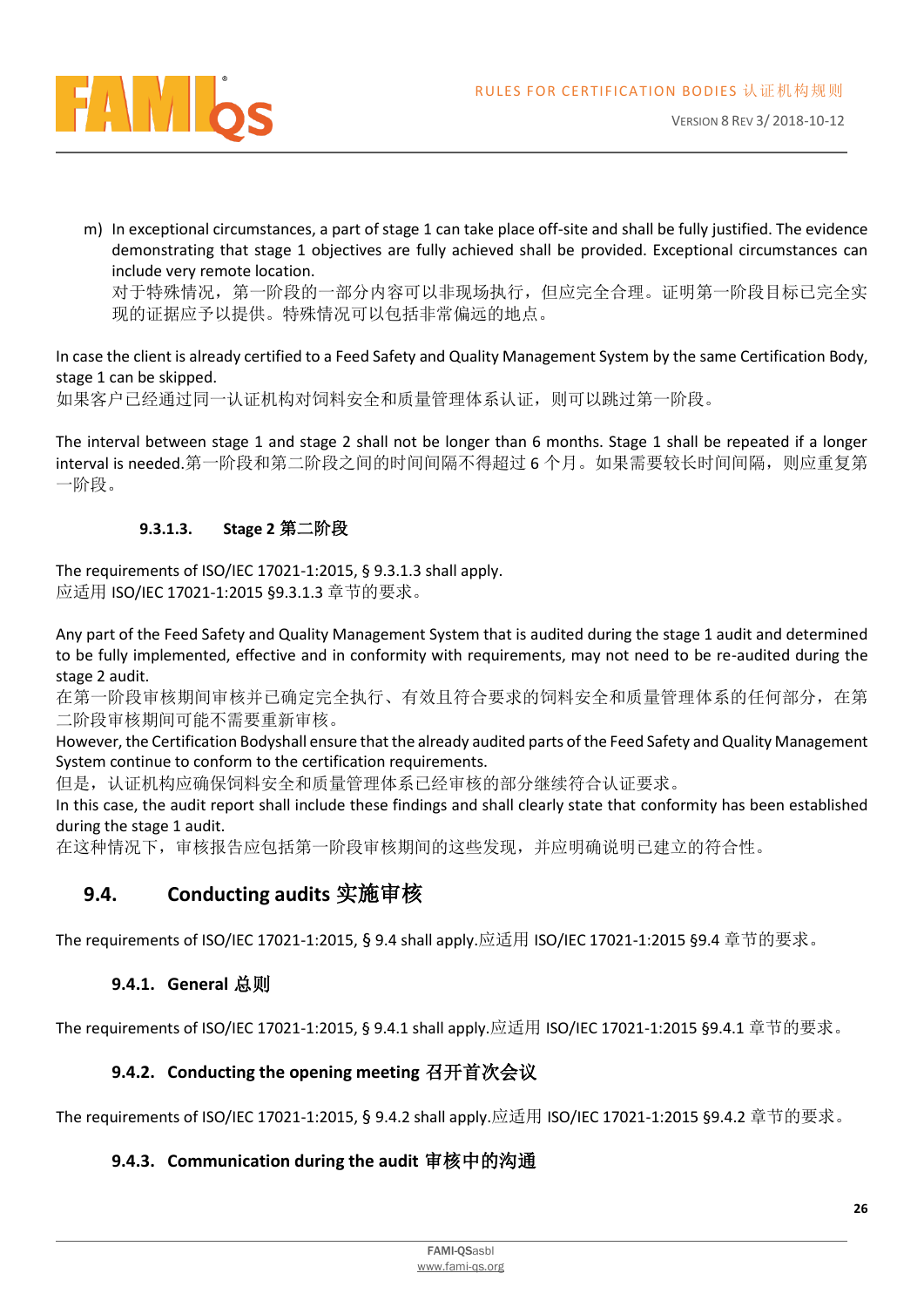

The requirements of ISO/IEC 17021-1:2015, § 9.4.3 shall apply.应适用 ISO/IEC 17021-1:2015 §9.4.3 章节的要求。

#### **9.4.4. Obtaining and verifying information** 获取和验证信息

<span id="page-26-1"></span><span id="page-26-0"></span>The requirements of ISO/IEC 17021-1:2015, § 9.4.4 shall apply.应适用 ISO/IEC 17021-1:2015 §9.4.4 章节的要求。

#### **9.4.5. Identifying and recording audit findings** 确认和记录审核发现

The requirements of ISO/IEC 17021-1:2015, § 9.4.5 shall apply.应适用 ISO/IEC 17021-1:2015 §9.4.5 章节的要求。

#### **9.4.5.1. Classification of non-conformities and recommendations** 不符合项的分类和建议项

#### <span id="page-26-2"></span>**a) Major non-conformities** 严重不符合

A major non-conformity is a non-conformity that affects the capability of the Feed Safety and Quality Management System to achieve the intended results or a complete failure to implement the requirements of the code. 严重不合格是指影响到饲料安全和质量管理体系实现预期结果的能力,或是完全不能满足规范的要求。

Non-conformities could be classified as major in the following circumstances:下列情况下的不合格可归类为严重不 符合:

- if there is a significant documented evidence that there is no effective process control in place, or that products or services do not meet the specified requirements;如果有明显的证据表明没有有效的过程控制, 或者产 品或服务不符合规定的要求;
- a number of minor nonconformities associated with the same requirement or issues could demonstrate a systematic failure and thus constitute a major nonconformity.一些一般不符合项属于相同的条款要求,可 以证明系统失效,从而构成严重不符合项。

#### <span id="page-26-3"></span>**b) Minor non-conformities** 一般不符合

A minor non-conformity exists when a requirement of the FAMI-QS Code has been addressed but there is insufficient evidence to demonstrate that it has been properly controlled or implemented, but does not affect the capability of the management system to achieve the intended results. More than 2 or 3 minor non-conformities under the same clause shall be considered as major.

一般不符合是指当 FAMI-QS 规范的要求已得到应对,但没有足够的证据证明其已得到适当控制或实施,但不 影响管理体系达到预期结果的能力时。超过 2 或 3 项一般不符合属于相同的条款应被视为严重不符合。

#### **9.4.5.2. Consequences of non-conformities** 不符合的后果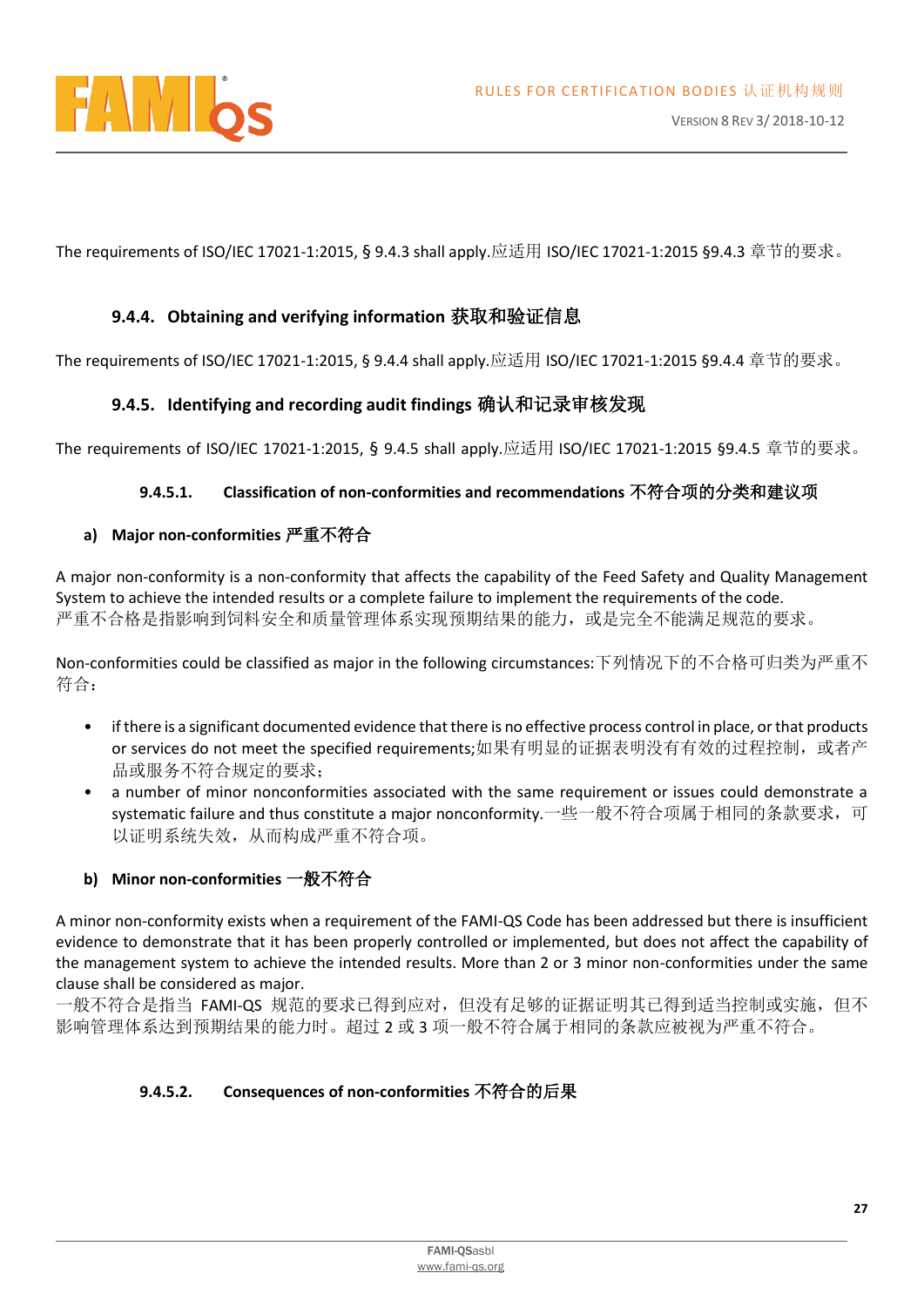

|                      |                                                                                                                                                                                                                                             | Table $\rightarrow$ consequences by non-conjoinnales. $\mathcal{W} \rightarrow \mathcal{W}$                                                                                                                                                                                                                                                                                                                                                                                                                                                                                                                                                                                                                                              |                                                                                                                                                                                                                                                                                                                                                                                                                                                                                                                              |
|----------------------|---------------------------------------------------------------------------------------------------------------------------------------------------------------------------------------------------------------------------------------------|------------------------------------------------------------------------------------------------------------------------------------------------------------------------------------------------------------------------------------------------------------------------------------------------------------------------------------------------------------------------------------------------------------------------------------------------------------------------------------------------------------------------------------------------------------------------------------------------------------------------------------------------------------------------------------------------------------------------------------------|------------------------------------------------------------------------------------------------------------------------------------------------------------------------------------------------------------------------------------------------------------------------------------------------------------------------------------------------------------------------------------------------------------------------------------------------------------------------------------------------------------------------------|
| Non-                 | Initial audit 初次认证审核 Surveillance 监督                                                                                                                                                                                                        |                                                                                                                                                                                                                                                                                                                                                                                                                                                                                                                                                                                                                                                                                                                                          | Re-certification audit 再认证审核                                                                                                                                                                                                                                                                                                                                                                                                                                                                                                 |
| conformity           |                                                                                                                                                                                                                                             |                                                                                                                                                                                                                                                                                                                                                                                                                                                                                                                                                                                                                                                                                                                                          |                                                                                                                                                                                                                                                                                                                                                                                                                                                                                                                              |
| 不符合                  |                                                                                                                                                                                                                                             |                                                                                                                                                                                                                                                                                                                                                                                                                                                                                                                                                                                                                                                                                                                                          |                                                                                                                                                                                                                                                                                                                                                                                                                                                                                                                              |
| Major<br>严重          | granted.<br>submitted within 7 days<br>after audit.<br>Non-conformities have<br>to be closed within 6<br>weeks after the audit<br>不能授予证书。<br>整改计划应在审核后 7 日<br>内提交。<br>不符合项必须在审核后的<br>6周内关闭。                                                 | Certification cannot be The action plan shall be presented to the<br>Certification Body, in 14 calendar days at the<br>Action plan shall be latest after the audit date.<br>Evidence that non-conformities have been<br>closed will be checked 28 days after the<br>presentation of the action plan at the latest. In<br>case that the aforementioned time frame is not<br>sufficient, further coordination with FAMI-QS is<br>required.<br>If a non-conformity is not resolved, then the<br>certification is suspended and a special audit<br>shall be applied for the closing of the major NCR.<br>整改计划应在审核日后最迟 14 个日历日内提交认证<br>机构。<br>不符合项已被关闭的证据最晚将在整改计划提交28<br>天进行核查。如果上述的时间期限不够,需要进一<br>步与 FAMI-QS 协调。<br>如果不符合项没有关闭, 则暂停证书, 并对严重不 | Certification cannot be granted.<br>Action plan shall be submitted within 7 days after<br>audit.<br>Non-conformities have to be closed within 6<br>weeks after the audit.<br>不能授予证书。<br>整改计划应在审核后 7 日内提交。<br>不符合项必须在审核后的6周内关闭。                                                                                                                                                                                                                                                                                               |
|                      |                                                                                                                                                                                                                                             | 符合的关闭进行专项审核。                                                                                                                                                                                                                                                                                                                                                                                                                                                                                                                                                                                                                                                                                                                             |                                                                                                                                                                                                                                                                                                                                                                                                                                                                                                                              |
| Minor $-\mathscr{H}$ | Certification cannot be Certification continues.<br>closed.<br>Action plan shall be<br>submitted within 7 days<br>after<br>audit.<br>Non-<br>conformities have to be<br>closed<br>within 6 weeks<br>after the audit<br>直到不符合项关闭后才能<br>授予证书。 | granted until the non- An agreement on the action plan shall be<br>conformities have been   reached between the Certification Body and the<br>Operator. The deadline for this agreement is 14<br>calendar days after the Certification Body has<br>received the action plan from the Operator.<br>Evidence that non-conformities have been<br>closed will be checked by the auditor, at the<br>latest during the following audit. If the non-<br>conformity is not solved and closed by then, it<br>becomes a major non-conformity.<br>证书继续保持有效。                                                                                                                                                                                         | Certification continues.<br>An agreement on the action plan shall be<br>reached between the Certification Body and the<br>Operator. The deadline for this agreement is 14<br>calendar days after the Certification Body has<br>received the action plan from the Operator.<br>Evidence that non-conformities have been<br>closed will be checked by the auditor, at the<br>latest during the following audit. If the non-<br>conformity is not solved and closed by then, it<br>becomes a major non-conformity.<br>证书继续保持有效。 |
|                      | 整改计划应在审核后 7 日<br>内提交。不符合项必须在<br>审核后的 6 周内关闭。                                                                                                                                                                                                | 认证机构与经营者之间应当就整改计划达成协议。<br>本协议的截止日期为认证机构收到经营者的整改计<br>划后 14 个日历日。                                                                                                                                                                                                                                                                                                                                                                                                                                                                                                                                                                                                                                                                          | 认证机构与经营者之间应当就整改计划达成<br>协议。本协议的截止日期为认证机构收到经<br>营者的整改计划后14个日历日。                                                                                                                                                                                                                                                                                                                                                                                                                                                                |
|                      |                                                                                                                                                                                                                                             | 关闭不合格的证据将由审核员最晚在接下来的审核<br>中检查。如果不符合没有得到解决和关闭, 那么它<br>就变成了一个严重不符合。                                                                                                                                                                                                                                                                                                                                                                                                                                                                                                                                                                                                                                                                        | 关闭不合格的证据将由审核员最晚在接下来<br>的审核中检查。如果不符合没有得到解决和<br>关闭,那么它就变成了一个严重不符合。                                                                                                                                                                                                                                                                                                                                                                                                                                                             |

*Table 4 Consequences of non-conformities.*表四:不符合的后果

The auditor shall confirm that he/she reviewed, accepted and verified the effectiveness of corrective actions as described in ISO/IEC 17021-1:2015, § 9.4.10.

<span id="page-27-0"></span>审核员应确认检查、接受和验证纠正措施的证据的有效性符合 ISO / IEC 17021-1:2015§9.4.10 章节的描述。

#### **9.4.6. Preparing audit conclusions** 准备审核结论

<span id="page-27-1"></span>The requirements of ISO/IEC 17021-1:2015, § 9.4.6 shall apply.应适用 ISO/IEC 17021-1:2015 §9.4.6 章节的要求。

#### **9.4.7. Conducting the closing meeting** 召开末次会议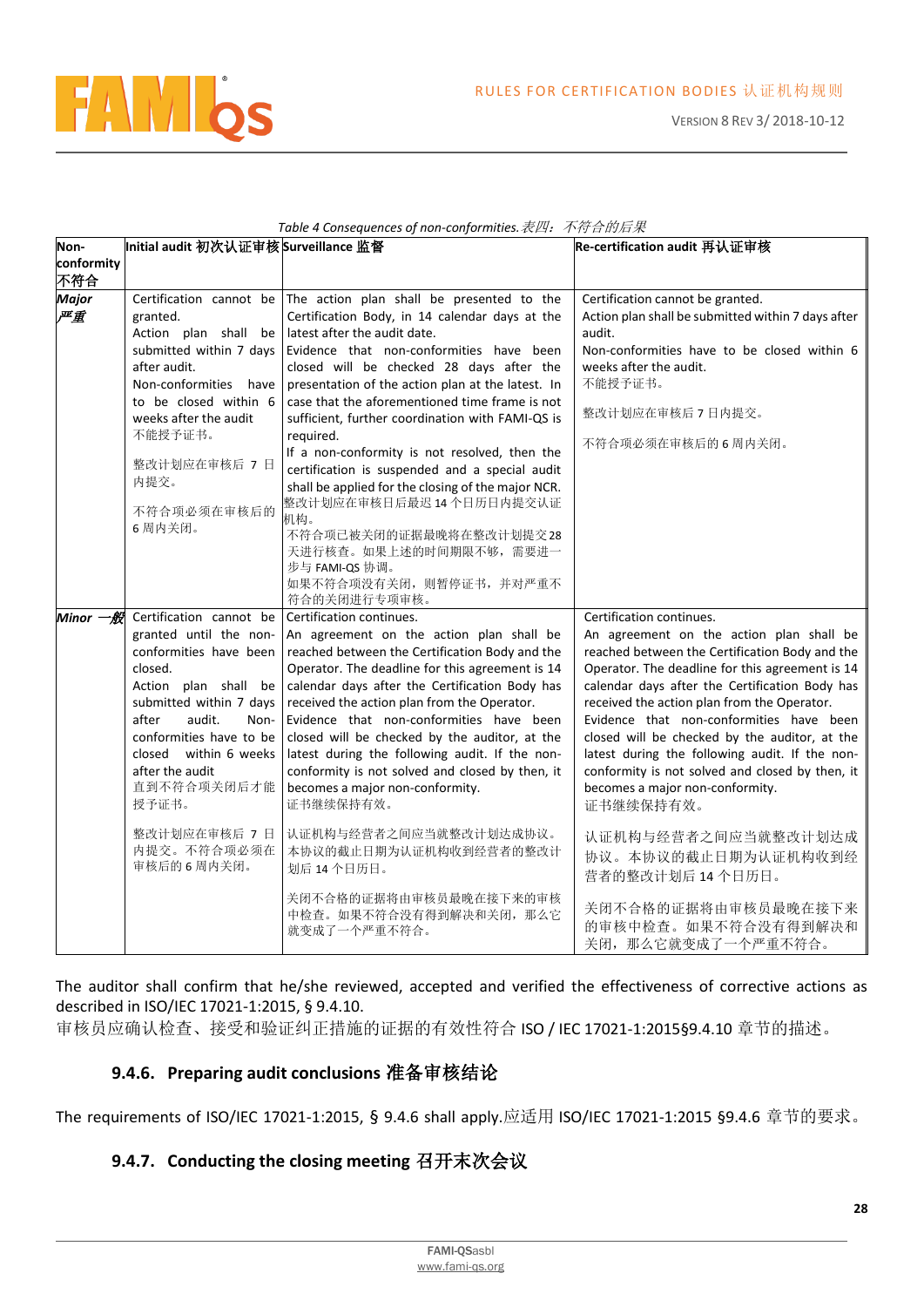

<span id="page-28-0"></span>The requirements of ISO/IEC 17021-1:2015, § 9.4.7 shall apply.应适用 ISO/IEC 17021-1:2015 §9.4.7 章节的要求。

#### **9.4.8. Audit report** 审核报告

The requirements of ISO/IEC 17021-1:2015, § 9.4.8 shall apply.应适用 ISO/IEC 17021-1:2015 §9.4.8 章节的要求。

In the event that an audit evidence indicates that the audit findings lead to the identification of a non-conformity, this shall be clearly mentioned in the relevant chapter of the audit report. The report shall include a disclaimer statement to indicate that the audit is based on a sampling of the available information and that consequently, there will always be an element of uncertainty present in the auditing evidence, which may be reflected in the audit findings. Those relying or acting upon the audit results and conclusions shall be aware of this uncertainty.

如果审核证据表明审核发现导致了不符合项,则应在审核报告的相关章节中明确提及。报告应包括一份免责 声明,表明审核是基于对现有信息的抽样,因此,审核证据中始终存在着不确定性因素,这可能反映在审核 结果中。那些受审核结果和结论影响或依赖的人应意识到这种不确定性。

Audit reports provided to Operators in the local language (not English) shall include a statement that a summary report in English and the non-conformities will be sent to FAMI-QS and to the Operator, and that the report will be treated in strictest confidentiality.

使用当地的语言(非英语)的审核报告提供给经营者,应包含一项声明,英文总结报告和不符合将被送至 FAMI-OS 和经营者, 该报告将严格保密。

#### **9.4.8.1. Submission of audit documentation to FAMI-QS** 向 **FAMI-QS** 提交审核文件

Audit documentation (including documentation related to unannounced audits) shall be provided exclusively though the FAMI-QS audit documentation platform.

审核文件(包括与不通知审核相关的文件)应仅通过 FAMI-QS 审核文件平台提供。

## <span id="page-28-1"></span>**9.5. Certification Decision** 认证决定

<span id="page-28-2"></span>The requirements of ISO/IEC 17021-1:2015, 9.5 shall apply.应适用 ISO/IEC 17021-1:2015 §9.5 章节的要求。

#### **9.5.1. Requirements for person or committees that make the certification decision** 作出认证决定 的人或委员会的要求

The audit documentation of initial certification, surveillance, re-certification and special audits shall be approved by "*competent person(s)*" of the CB.

初次认证、监督、再认证和特殊审核的审核文件应由认证机构的"*有资格的人员*"批准。

The competent person(s) shall not participate in the audit team. In the case of an initial certification or re-certification audit, the review by the competent person(s) shall be carried out before issuing the certificate.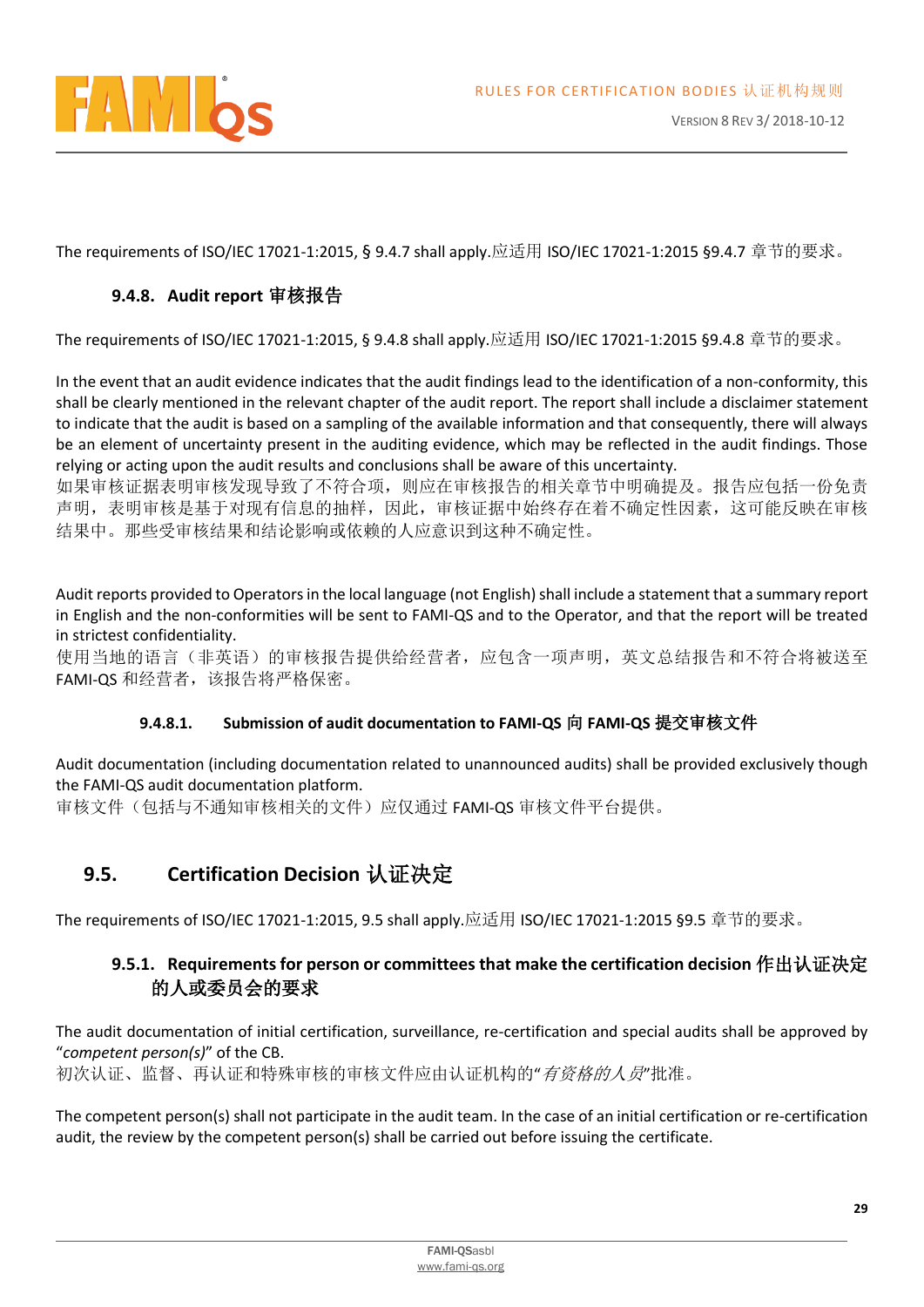

该有资格的人员不得参加审核组。在初次认证或再认证审核的情况下,该有资格的人员应在颁发证书之前进 行审核。

The competent person shall be able to demonstrate compliance with the same requirements as the FAMI-QS auditor. 该有资格的人员应能证明其符合 FAMI-QS 审核员相同的要求。

The decision maker is not required to have or to maintain audit experience. 认证决定人员不必拥有或保持审核经验。

# <span id="page-29-0"></span>**9.6. Maintaining certification** 保持认证

#### **9.6.1. General** 总则

<span id="page-29-2"></span><span id="page-29-1"></span>The requirements of ISO/IEC 17021-1:2015, § 9.6.1 shall apply.应适用 ISO/IEC 17021-1:2015 §9.6.1 章节的要求。

#### **9.6.2. Surveillance activities** 监督活动

The requirements of ISO/IEC 17021-1:2015, § 9.6.2.1 shall apply. 应适用 ISO/IEC 17021-1:2015 §9.6.2.1 章节的要求。

#### **9.6.2.1. Surveillance audits** 监督审核

The requirements of ISO/IEC 17021-1:2015, § 9.6.2.1 shall apply. 应适用 ISO/IEC 17021-1:2015 §9.6.21 章节的要求。

Frequency of the surveillance audits: 监督审核的频次:

- **a) 1 st Surveillance Audit:** within 12 months after the Initial Certification Audit. 第一次监督审核: 在初次认证审核后的12个月内。
- b) 2<sup>nd</sup> Surveillance Audit: approximately 24 months after the Initial Certification Audit. 第二次监督审核:初次认证审核后约24个月。

CB shall report to FAMI-QS Secretariat the annual surveillance activities (Company name, site, Auditor(s), audit dates). 认证机构应向 FAMI-QS 秘书处报告年度监督活动(公司名称、地点、审核员,审核日期)。

#### **9.6.2.2. Recertification Audit** 再认证审核

The requirements of ISO/IEC 17021-1:2011, § 9.6.3.2 shall apply.应适用 ISO/IEC 17021-1:2015 §9.6.3.2 章节的要求。

A failure to perform the re-certification audit before the expiration of the certificate results in the interruption of the certification cycle. In this case, the wording "*certified since*" cannot be included on the certificate. 未能在证书到期前执行再认证审核会导致认证周期中断。在这种情况下,证书中不能包含"自*…*起认证"的字样。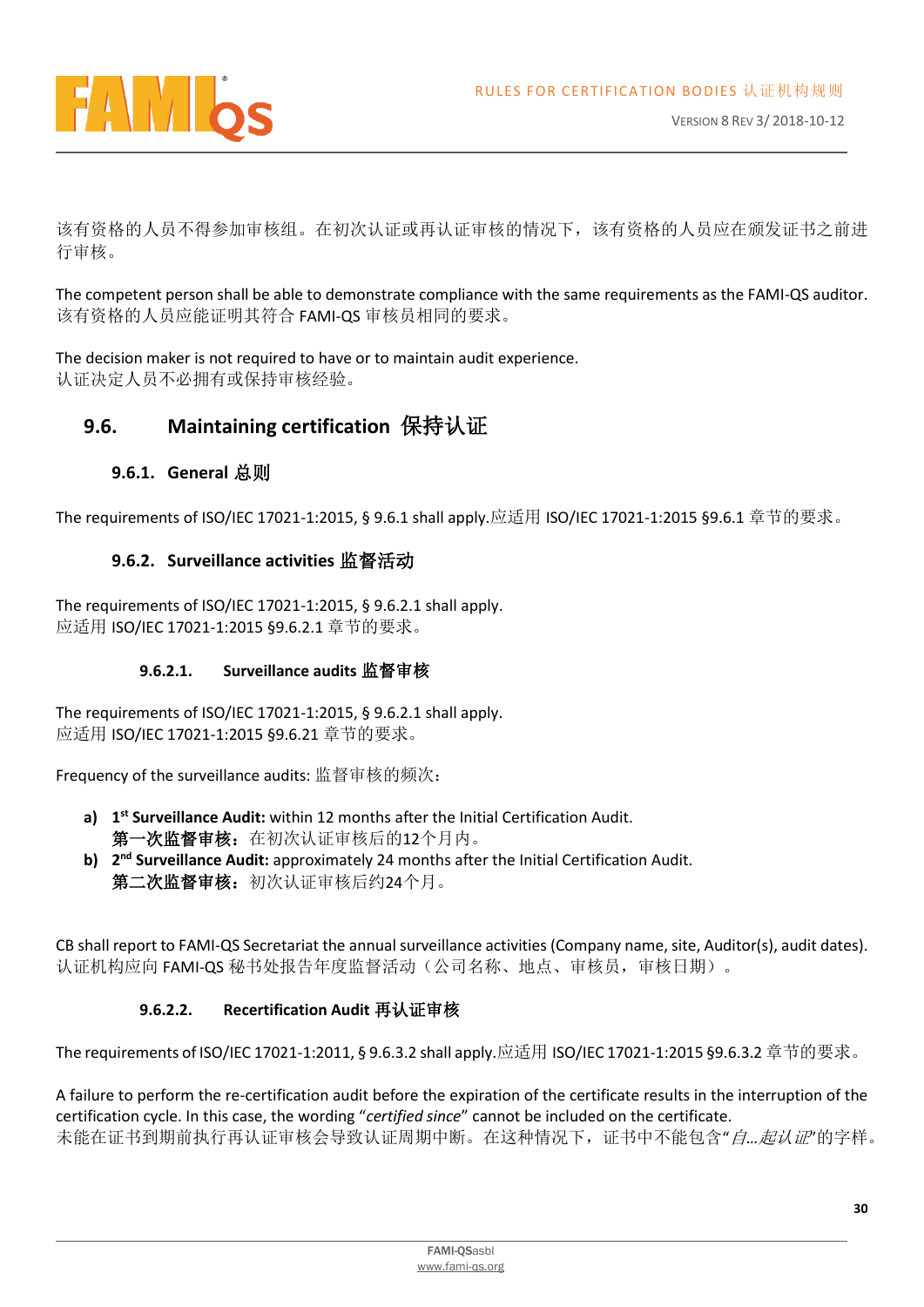

If a re-certification is conducted after the expiry of a certificate, a Stage 1 and Stage 2 Audit shall be carried out. 如果在证书到期后进行再认证,则应开展第一阶段和第二阶段的审核。

#### <span id="page-30-0"></span>**9.6.3. Special Audits** 特殊审核

#### **9.6.3.1. Extension to the scope** 扩大认证范围

The requirements of ISO/IEC 17021-1:2015, § 9.6.4.1 shall apply. 应适用 ISO/IEC 17021-1:2015 §9.6.4.1 章节的要求。

In response to an application for the extension of the scope of a certification that has already been granted, the Certification Body shall undertake a review of the application and determine any audit activities that may be deemed necessary to decide whether or not the extension may be granted. This may be conducted in conjunction with a surveillance or re-certification audit.

对于扩大已经授予的认证范围的申请,认证机构应对申请进行审查并确定需要开展哪些审核活动,以决定是 否同意扩大范围。这项工作可以与监督或再认证审核一起开展。

#### **9.6.3.2. Short-notice audits** 提前较短时间通知通知的审核

The requirements of ISO/IEC 17021-1:2015, § 9.6.4.2, shall apply.应适用 ISO/IEC 17021-1:2015 §9.6.4.2 章节的要求。

The conditions for the provision of short notice audits shall be agreed between the Certification Body and the FAMI-QS Operator and shall be part of the certification agreement.

认证机构和 FAMI-QS 获证经营者应约定临时通知审核的规定条件,应作为认证协议约定的一部分。

It might be necessary for the Certification Body to conduct an audit of a certified Operator at short notice (up to 72 hours' notice), in order to:

认证机构可能有必要临时通知(最多提前 72 小时通知)对获证的经营者进行审核,以便:

- investigate a complaint, or 调查投诉,或
- in response to a feed safety incident or crisis at the Operator's site or 对饲料安全事件或经营者现场发生的 危机做出回应,或
- as a follow-up on suspended certificate(s). 作为暂停证书的后续行动。

In such cases:在这种情况下:

- a) The Certification Body shall inform the certified Operator(s) in advance and describe the conditions under which this/these short notice visit(s) will be conducted.认证机构应提前通知获证的经营者,并说明本次/ 这些临时通知探访的条件。
- b) The Certification Body shall notify FAMI-QS about the result of the audit.认证机构应向 FAMI-QS 通报审核结 果。

In case of an incident, the P-CM-001 Feed Incident Management Procedure for Operators and Certification Bodies current version shall be applied.

如果有事件发生,当前版本的 P-CM-001 经营者和认证机构饲料事件管理程序予以适用。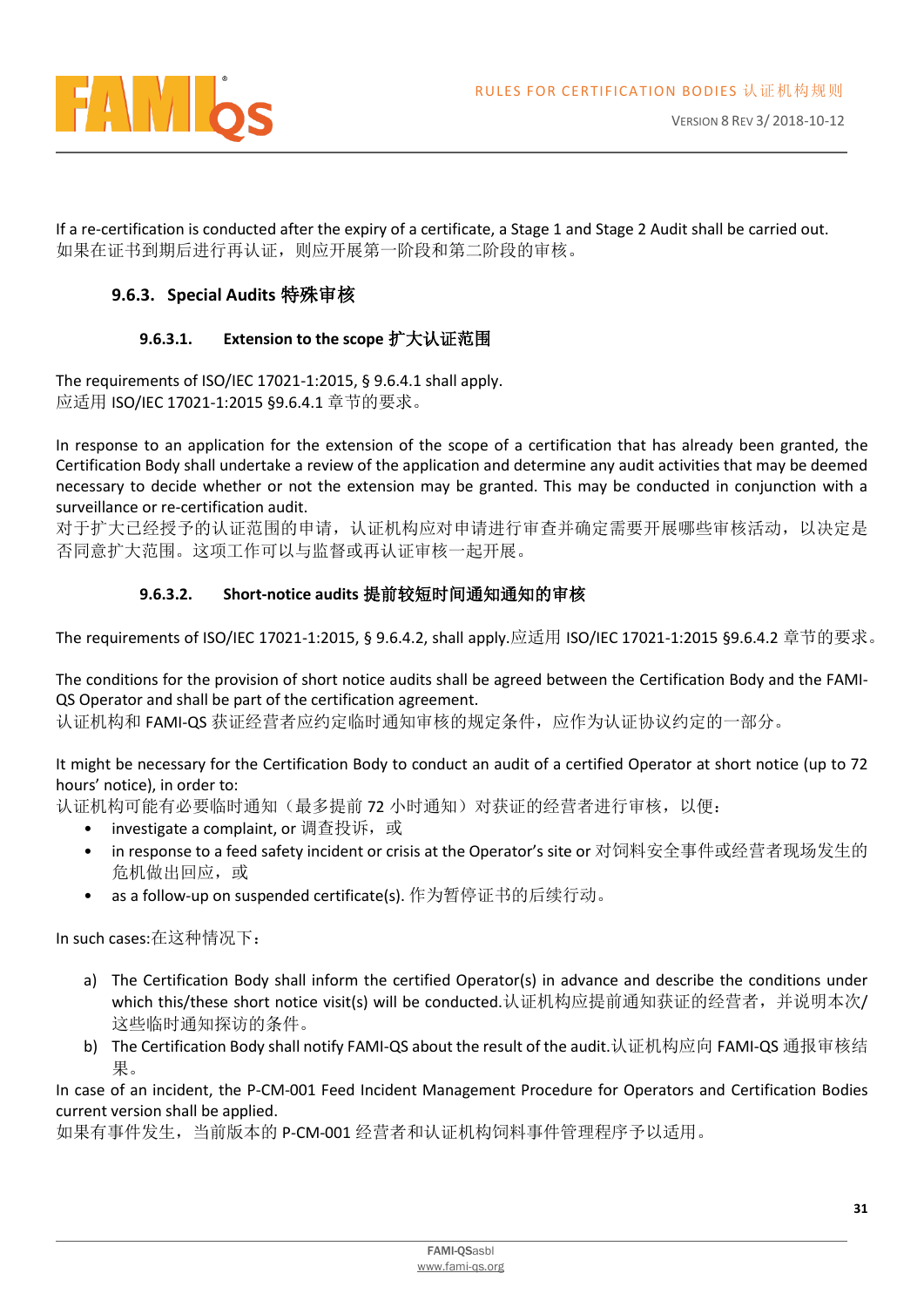

A short notice audit, could be initiated upon FAMI-QS request. Cost of the audits will be covered by the FAMI-QS Certified Operator.

可以在 FAMI-QS 的要求下启动临时通知的审核。审核的成本由 FAMI-QS 认证企业承担。

#### **9.6.3.3. Unannounced Audits** 不通知审核

Certification Bodiesshall include in their internal audit program for each FAMI-QS Certified Operator, an unannounced audit. The unannounced audits are applicable to both producers and traders. Participation in the unannounced audit program is mandatory.

认证机构内部的审核方案中,应包括对每个 FAMI-QS 获证的经营者的一次不通知审核。不通知审核对生产商 和贸易商都适用。参加不通知审核方案是强制性的。

**Frequency:** once per certification cycle. 频率:每个认证周期一次。

**Duration:** 0.5 man-days minimum. The unannounced audits can be done by any approved Feed/Food Auditor. 持续时间:最少 0.5 个工作人日。不通知审核可由任何经批准的饲料/食品审核员执行。

**Notification to the FAMI-QS Certified Operator:**No notice in advance. Certification Body shall ensure the Operator takes the necessary steps for granting access to the auditor in such events. 通知 **FAMI-QS** 获证的经营者:事先不通知。认证机构应确保经营者采取必要步骤,以便在此类事件中授予审 核员访问权限。

*Note: Operators should follow a similar procedure as for the unannounced audits performed by the authorities.*  注意:经营者应遵循主管当局开展的不通知审核类似的程序。

The conditions for the provision of the unannounced audits shall be agreed on between the Certification Body and the FAMI-QS certified Operator and shall be part of the contract. The contract needs to ensure that one unannounced audit is undertaken after the initial certification audit and within each 3-year period thereafter.

认证机构与 FAMI-QS 获证的经营者应就不通知审核的条件协商一致,并写进合同中。合同需要确保在初次认 证审核后进行一次不通知审核,并在此后的每三年内开展一次不通知审核。

Operators shall inform the Certification Body regarding any scheduled maintenance closure of the company. 经营者应将公司的任何定期维护关闭情况告知认证机构。

There are a number of topics that should be covered during an unannounced audit for production and trading activities.

在对生产和贸易活动进行的不通知审核中,应该涵盖若干主题

#### **(i) Topics covered during an unannounced audit for production activity (i)** 对生产活动进行不通知审核期间涉及的 主题如下

The auditor should cover all or a combination of the below areas: 审核员应涵盖以下所有方面或以下方面的组合:

- Monitoring of CCP;关键控制点(CCP)的监测;

- Inspection of the premises (internal – external);检查经营场所(内部 - 外部);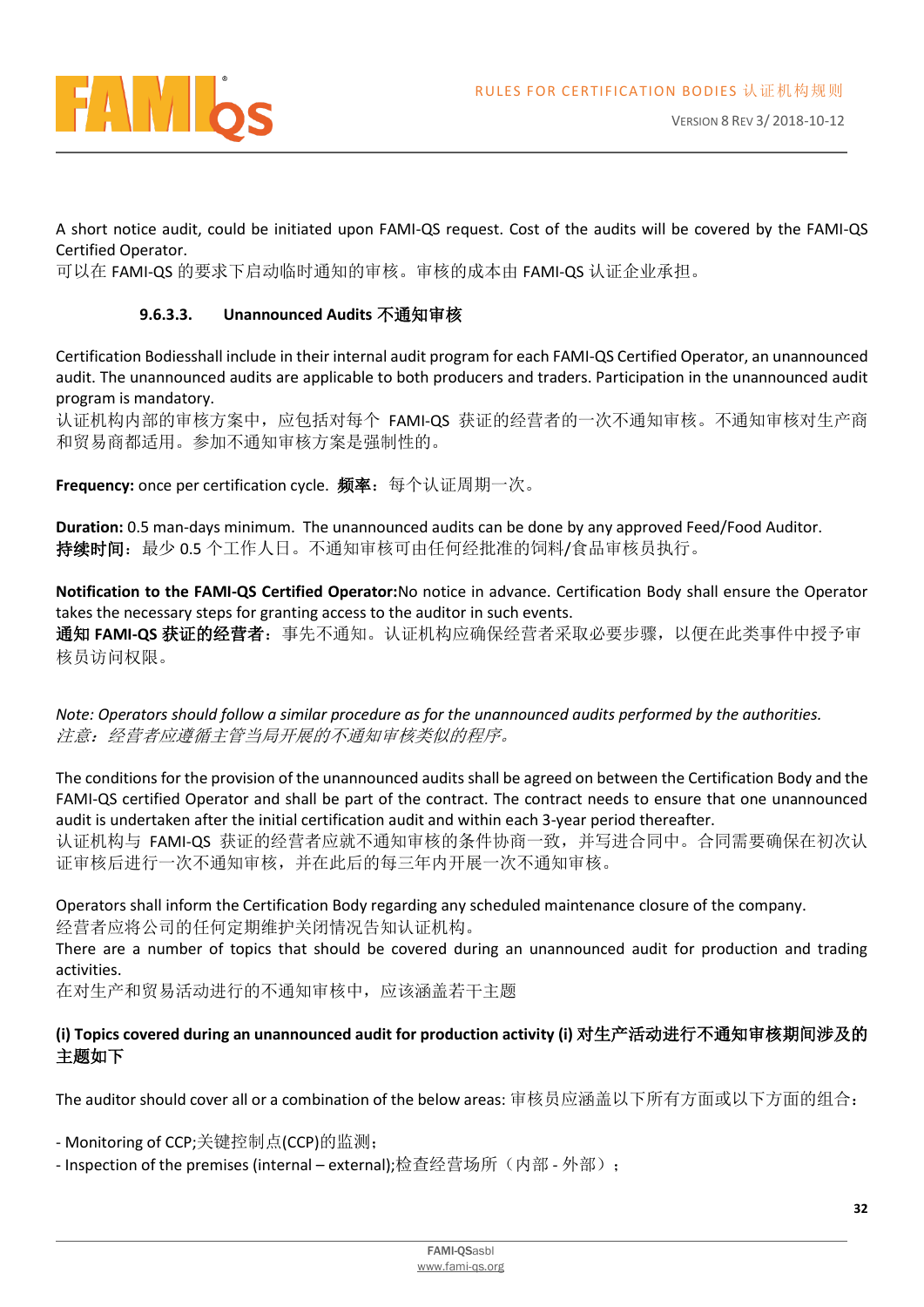

- Observation if the employees perform their tasks according to the written procedure;观察员工是否按照书面程序 执行任务;

- Crisis Management.危机管理。

#### <span id="page-32-0"></span>**(ii) Topics covered during an unannounced audit for trading activity (ii)** 对贸易活动进行不通知审核期间涉 及的主题

The auditor should cover all or a combination of the below areas: 审核员应涵盖以下所有方面或以下方面的组合:

- Suppliers' evaluation;供应商评估;
- Purchase orders and specs;采购订单和规格;
- Certificates of analysis (shall be checked per purchase order);分析报告(应根据采购订单进行检查);
- Traceability;可追溯性;
- Crisis management.危机管理。

In the event that the certified Operator refuses to participate in the unannounced audit, as defined in the contract between the CB and the FAM-QS Operator, the certificate shall be suspended immediately, and the CB shall withdraw the certificate, if the unannounced audit is not conducted within a six-month timeframe.

如果获证的经营者拒绝参加认证机构和 FAMI-QS 经营者缔结合同中规定的不通知审核,其证书应立即被暂停, 如果不通知审核没在六个月的时间内进行,认证机构应撤销其证书。

For Integrated Management Systems both for Feed and Food (FAMI-QS/FSSC 22000), the unannounced audit performed for FSSC 22000 could be also considered for FAMI-QS, as long as common topics have been checked. In this case, the auditor shall also be a FAMI-QS approved auditor. The FAMI-QS and FSSC 22000 certificates shall be issued by the same Certification Body.

对于饲料和食品的整合管理体系(FAMI-QS / FSSC 22000), 只要检查的是共同的主题, 则 FSSC 22000 开展的 不通知审核也可以被视为 FAMI-QS 的不通知审核。在这种情况下,审核员也应是 FAMI-QS 批准的审核员。 FAMI-QS 和 FSSC 22000 证书应由同一认证机构签发。

Topics checked during the unannounced audit might be skipped during the subsequent audit, only in the case that the audit has been performed by a FAMI-QS approved auditor (excluding production areas).

在不通知审核期间已检查的主题可能会在后续审核期间跳过,但只有由 FAMI-QS 批准的审核员(不包括生产 区域)进行审核的情况下才适用。

# <span id="page-32-1"></span>**9.7. Complaints** 投诉

The requirements of ISO/IEC 17021-1:201, § 9.8 shall apply.应适用 ISO/IEC 17021-1:2015 §9.8 章节的要求。

## <span id="page-32-2"></span>**9.8. Client records** 客户的记录

The requirements of ISO/IEC 17021-1:2015, § 9.9 shall apply.应适用 ISO/IEC 17021-1:2015 §9.9 章节的要求。